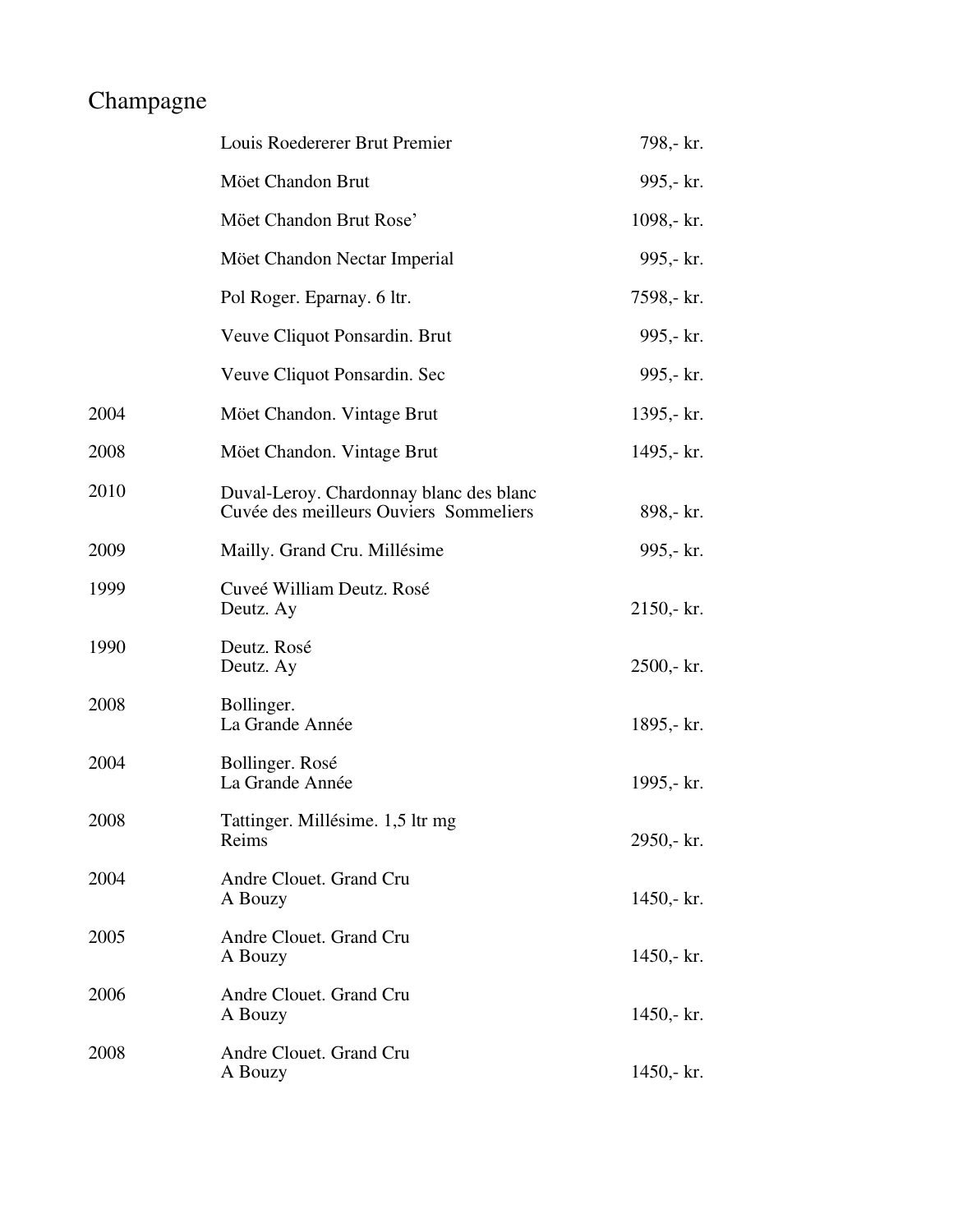| 2009 | Andre Clouet. Grand Cru<br>A Bouzy                  | 1450,- $kr.$ |
|------|-----------------------------------------------------|--------------|
| 2002 | Belle Epoque<br>Perrier-Jouët. Eparnay              | 2195,- kr.   |
| 2004 | Belle Epoque<br>Perrier-Jouët. Eparnay              | 2095,- kr.   |
| 2002 | Belle Epoque Rose'<br>Perrier-Jouët. Eparnay        | 2995,- kr.   |
| 2002 | Belle Epoque. 1,5 ltr mg<br>Perrier-Jouët. Eparnay  | 4495,- kr.   |
| 1998 | Belle Epoque . 3ltr. Dbmg<br>Perrier-Jouët. Eparnay | 8500,- kr.   |
| 2000 | Cristal.<br>Louis Roederer. Reims                   | 2850,- kr.   |
| 2008 | Cristal.<br>Louis Roederer. Reims                   | 2950,- kr.   |
| 2000 | Cristal. Mg 2/1 fl.<br>Louis Roederer. Reims        | 5985,- kr.   |
| 1985 | Dom Perignon.<br>Moet Chandon. Epernay              | 2985,- kr.   |
| 1996 | Dom Perignon.<br>Moet Chandon. Epernay              | 3985,- kr.   |
| 1999 | Dom Perignon<br>Moet Chandon. Epernay               | 2850,- kr.   |
| 2000 | Dom Perignon<br>Moet Chandon. Epernay               | 2550,- kr.   |
| 2002 | Dom Perignon<br>Moet Chandon. Epernay               | $2550 - kr.$ |
| 2003 | Dom Perignon<br>Moet Chandon. Epernay               | 2350,- kr.   |
| 2008 | Dom Perignon<br>Moet Chandon. Epernay               | 2950,- kr.   |
| 2000 | Dom Perignon. Mg 2/1 fl.<br>Moet Chandon. Epernay   | 4985,- kr.   |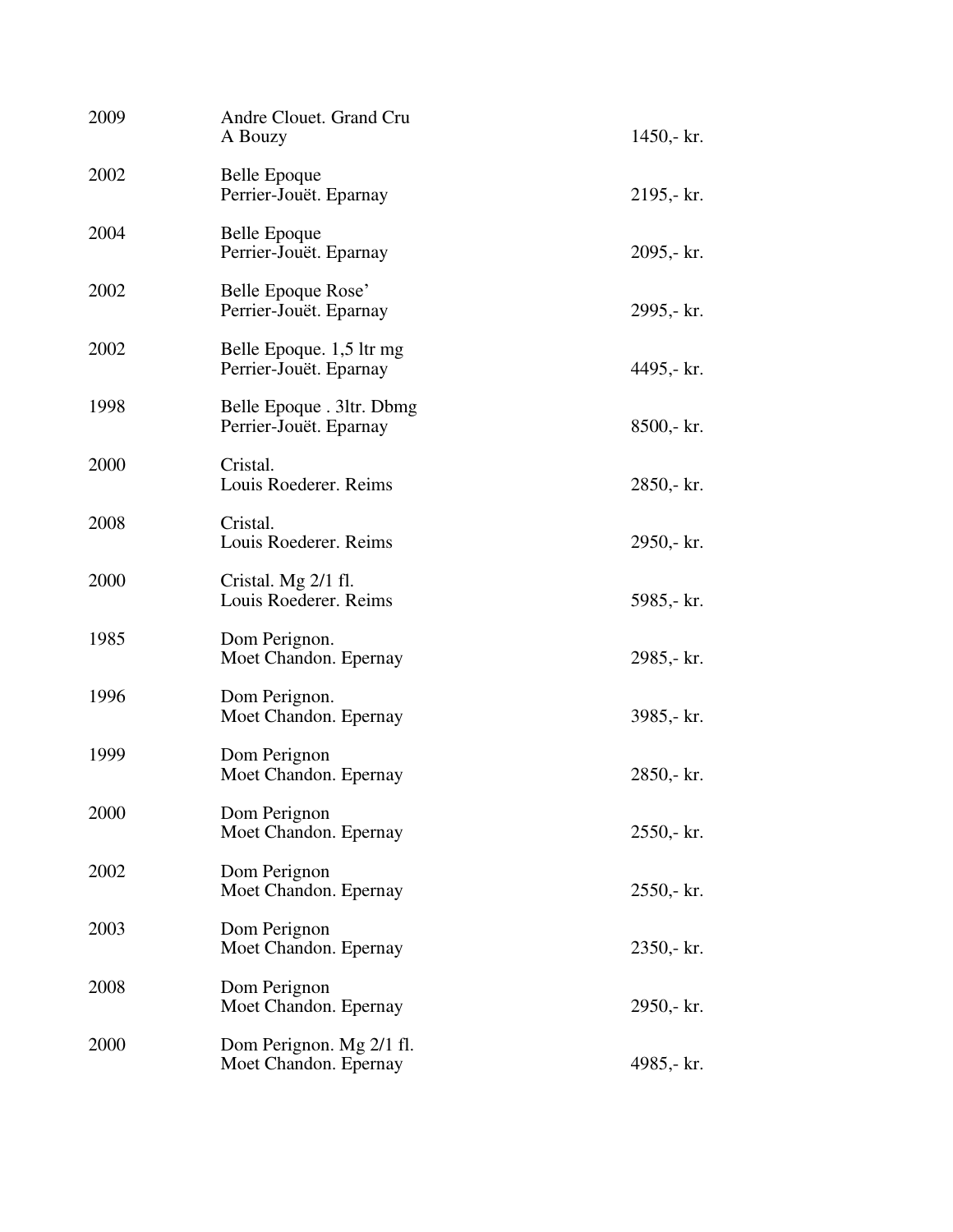### Alsace

| 2016    | Trimbach Riesling.                                                      | 398,- kr.   |
|---------|-------------------------------------------------------------------------|-------------|
| 2015    | Riesling. Trimbach Cuvèe M                                              | 698,- kr.   |
| 2011    | Riesling.Trimbach.<br><b>Grand Cru Geisberg</b>                         | 1198,- kr.  |
| 1983    | Riesling. Trimbach. Selection De Grains Nobles<br>Cuvèe Frederich Emile | 1598,- kr.  |
| 2005    | Riesling Clos Ste Hune<br>Trimbach                                      | 2198,- kr.  |
| 2014    | Gewürztraminer. Trimbach                                                | 428,- $kr.$ |
| 2009    | Gewürztraminer. Vendance Tardives<br>Trimbach                           | 798,- kr.   |
| 2016    | Pinot Gris.Reserve Trimbach                                             | 485,- $kr.$ |
| 2013    | Pinot Gris. Reserve Personelle Trimbach                                 | $678 - kr.$ |
| 2008/11 | Gewurztraminer. Cuveé Des Seigneurs<br>Trimbach.                        | 898,-kr.    |
| 2008    | Gewurztraminer. Hors Choix<br>Trimbach. Selection De Grains Nobles      | 1798,- kr.  |
| 2003    | Pinot Gris. Grand Cru. Rangen De Thann<br>Clos st Théobald Schoffit     | $855 - kr.$ |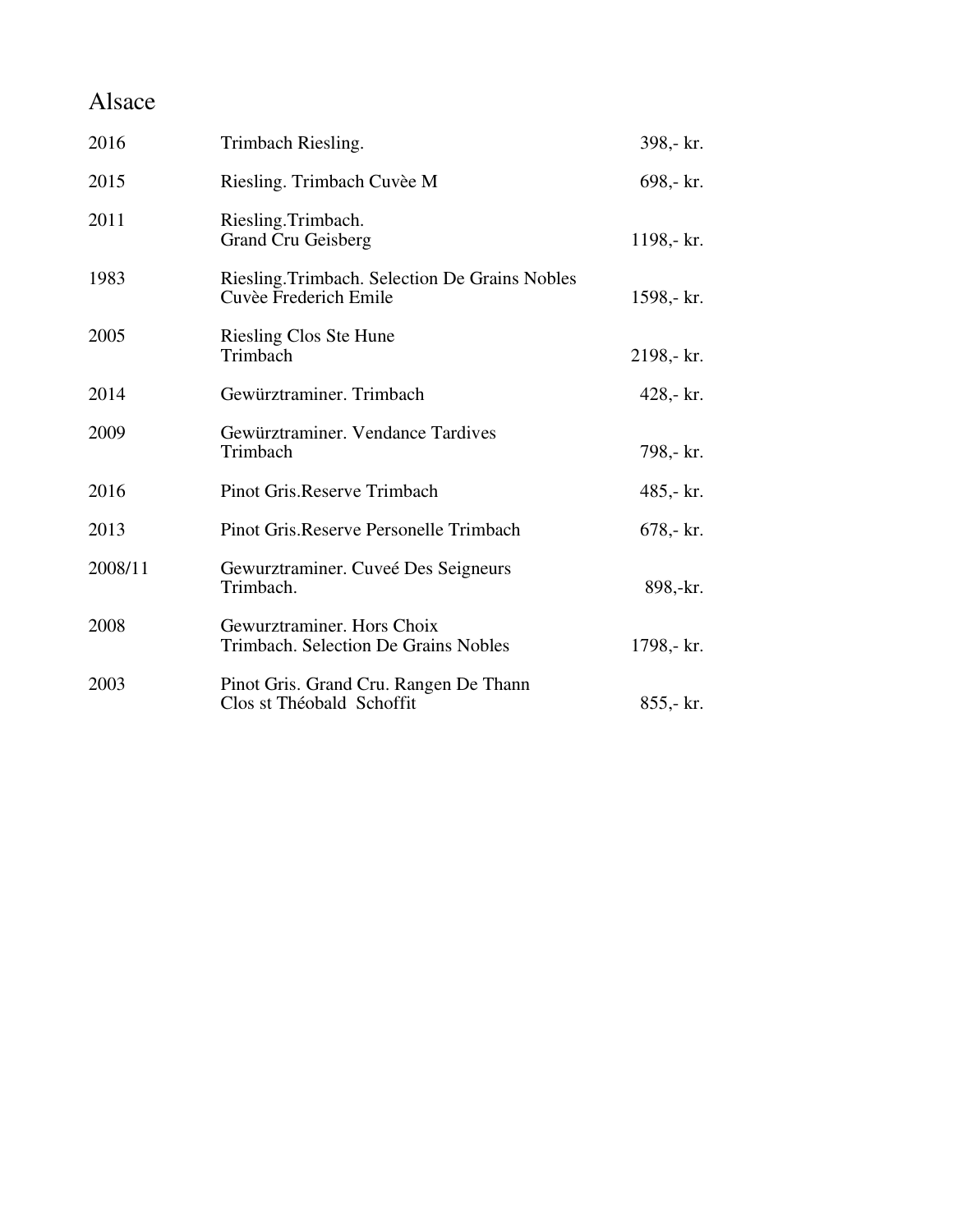## Bourgogne

| 2015    | Chablis. Billaud Simon                                         | $525 - kr.$    |
|---------|----------------------------------------------------------------|----------------|
| 2014    | Bourgogne Chardonnay<br>Domaine Rougeot                        | 568,- kr.      |
| 2016    | Bourgogne Chardonnay<br>Vincent & Sophie Morey                 | $638 - kr.$    |
| 2016    | Mâcon-Village<br>Domaine Jean Marc Boillot                     | 548,- kr.      |
| 2017/18 | Mâcon Verze<br>Domaine Leflaive                                | $698 - kr.$    |
| 2018    | <b>Pouilly Fuisse</b><br>Domaine Leflaive                      | 998,- kr.      |
| 1996    | <b>Corton Charlemagne</b><br>Faiveley                          | 1950,- $kr.$   |
| 2016    | Meursault<br>Faiveley                                          | 1098,- kr.     |
| 2015    | Meursault. Clos Des Corvées De Citeau<br>Domaine Chavy-Chouet  | 1298,- kr.     |
| 2015    | Puligny-Montrachet.<br>Domaine Jean Marc Boillot               | 1048,- $kr.$   |
| 2015    | Puligny-Montrachet. Les Enseigneres<br>Domaine Chavy-Chouet    | 1248,- kr.     |
| 2009    | Puligny-Montrachet. Les Folatiers 1 er Cru<br>Domaine Leflaive | 1998,- kr.     |
| 2003    | Chevalier Montrachet.<br>Domaine Leflaive                      | 3800,- kr.     |
| 2009    | Puligny Montrachet. 1. Cru Les Pucelles<br>Domaine Leflaive    | $2500 - k r$ . |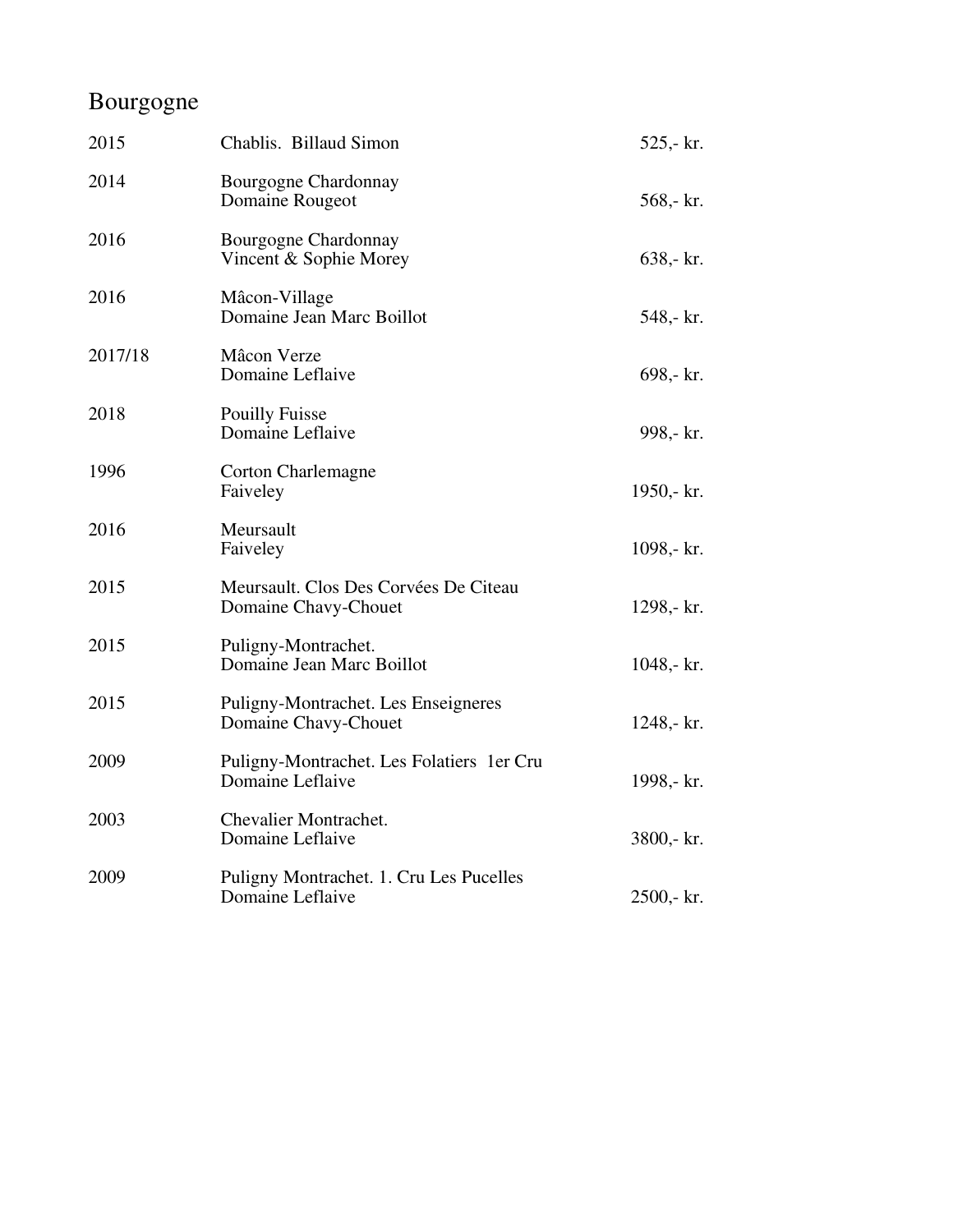#### Loire

| 2017                  | Poully Fume.<br>J. de Villebois                                                                              | 589,- kr.                |
|-----------------------|--------------------------------------------------------------------------------------------------------------|--------------------------|
| 2019                  | Sancerre. Pascal Jolivet                                                                                     | 498,- kr.                |
| 2010                  | Poully Fume. Ladoucette<br>Chateau Du Nozet                                                                  | 689,- kr.                |
| <b>Bordeaux</b>       |                                                                                                              |                          |
| 2015<br>Rhone<br>2016 | Les Blanc Sec de Suduiraut<br>Chateau Suduiraut<br>Inopia. Cotes Du Rhone<br>Rotem & Mounir. Orange Vaucluse | 589,- kr.<br>$695 - kr.$ |
| Tyskland              |                                                                                                              |                          |

### 2015 Riesling. Haardt Múller-Gatoir. Pfalz 435,- kr. 2011 Riesling. Kirchspiel Spätlese. Grosse Lage Groebe. Rheinhessen 595,- kr. 2016 Riesling. Scharzhof. Mosel.Egon Müller 595,- kr. 2016 Riesling. Scharzhofberger. Kabinett Mosel.Egon Müller 1195,- kr. 2016 Riesling. Scharzhofberger. Spätlese Mosel.Egon Müller 2295,- kr. Østrig

| 2013 | Chardonnay. Leithaberg<br>Heinrich Burgenland                          | 598,- kr. |
|------|------------------------------------------------------------------------|-----------|
| 2017 | Sauvignon Blanc. Ried Sernauberg<br>Sattlerhof . Gamlitz Südsteiermark | 475.- kr. |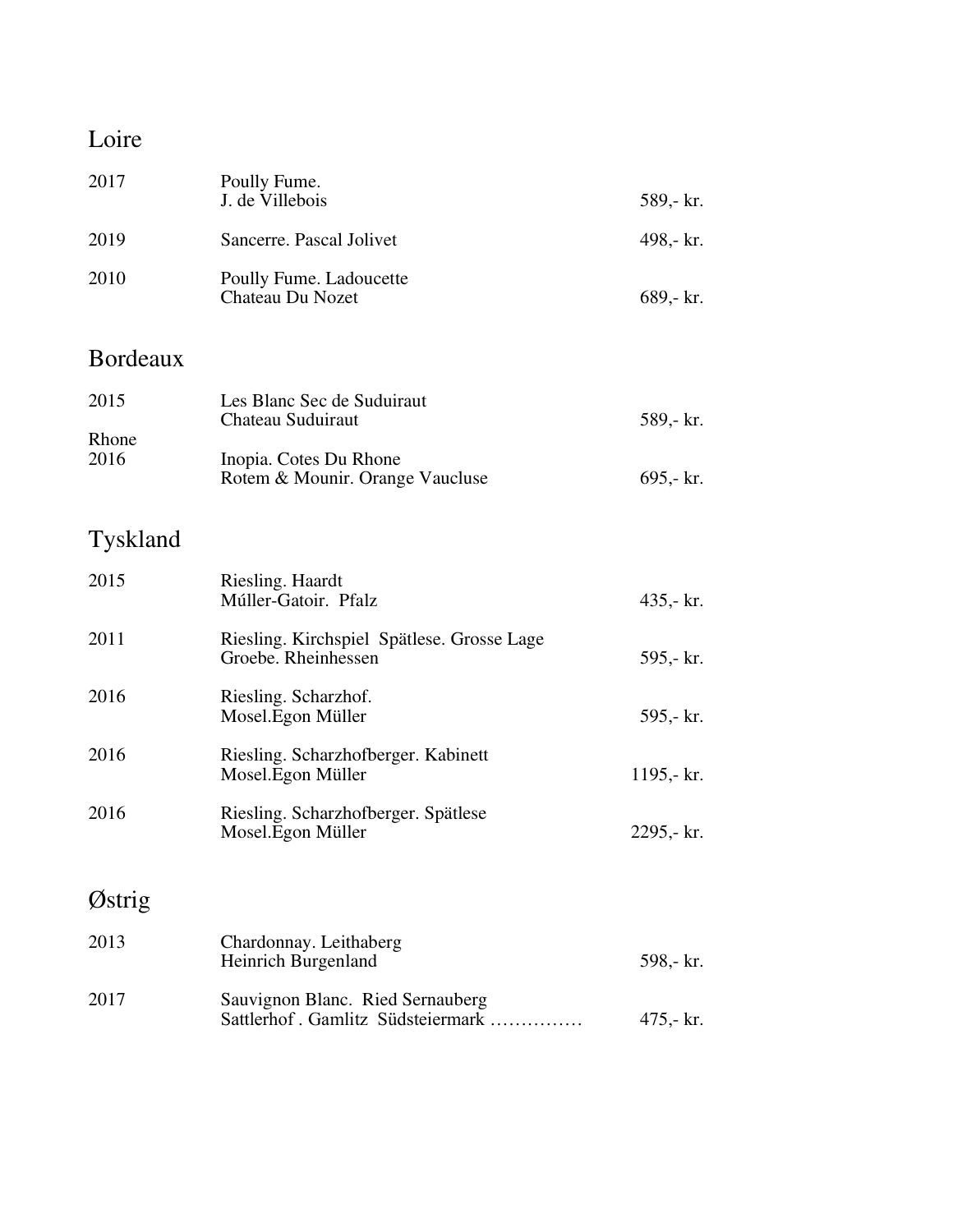| <b>USA</b> |                                                                                          |               |
|------------|------------------------------------------------------------------------------------------|---------------|
| 2016       | Chardonnay. Indian Wells<br>Chateau St Michelle. Columbia Valley                         | $565 - k r$ . |
| 2014       | Chardonnay. Rose Rock<br>Drouhin Eola-Amity Hills Oregon                                 | 1095,- $kr.$  |
| 2016       | Chardonnay. Leo Steen<br>Pine Mountain Cloverdale Sonoma                                 | 1165,- $kr.$  |
| 2009       | Chardonnay. Hyde Vineyard<br><b>Russian River Valley</b><br><b>Ramay Wine Cellars</b>    | 1495,- kr.    |
| 2009       | Chardonnay. Ritchie Vineyard<br><b>Russian River Valley</b><br><b>Ramay Wine Cellars</b> | 1495,- kr.    |
| 2009       | Chardonnay. Hyde & De Villaine<br><b>Carneros Napa Valley</b><br><b>Hyde Vineyard</b>    | 1695,- $kr.$  |
| 2009       | Chardonnay.<br>Sta. Rita Hills<br>Liquid Farm                                            | 1395,- kr.    |

### New Zealand

| 2016    | Sauvignon Blanc<br>Palliser Estate. Martinborough           | $458 - kr.$  |
|---------|-------------------------------------------------------------|--------------|
| 2016/17 | Chardonnay.Rosie's Block<br><b>Neudorf Estate, Nelson</b>   | 498,- kr.    |
| 2014    | Riesling. Bannockburn Target<br>Mt Difficulty Central Otago | 498,- kr.    |
| 2011    | Chardonnay<br>Dog Point Vineyard. Marlborough               | $648 - kr.$  |
| 2016    | <b>Chardonnay Moutere</b><br><b>Neudorf Estate. Nelson</b>  | 1195,- $kr.$ |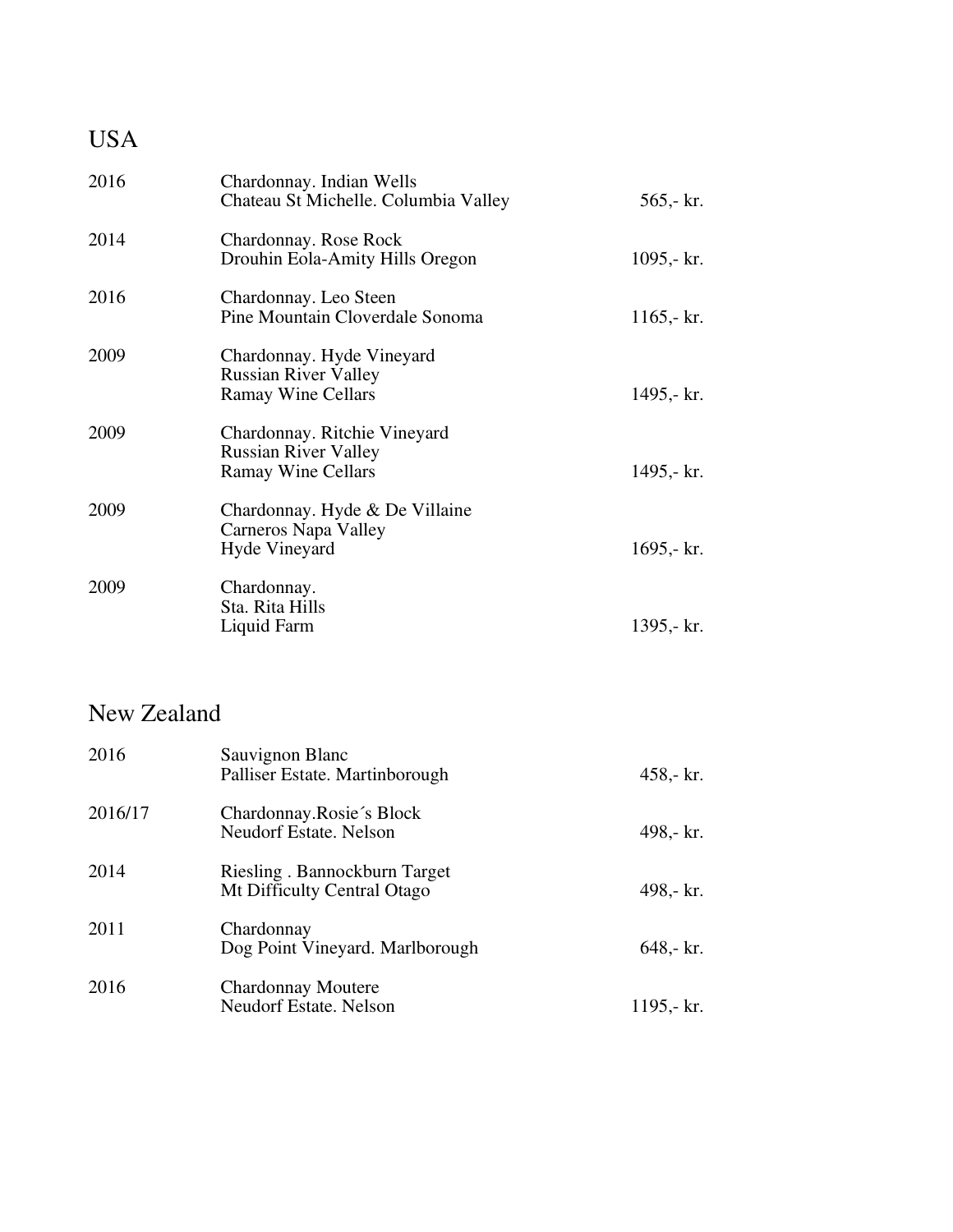| Italien    |                                                                       |              |
|------------|-----------------------------------------------------------------------|--------------|
| 2013       | Piodilei. Chardonnay. Langhe Pio Cesaro.                              | 698,- kr.    |
| 2018       | Cervaro della Sala.<br>Castello della Sala. Antinori Umbria           | 1195,- $kr.$ |
| 2017       | Gewúrztraminer. Alte Adige<br>J. Hofstátter                           | 495,- kr.    |
| Spanien    |                                                                       |              |
| 2016       | Belondrade. Verdejo Rueda.                                            | '598,- kr.   |
| Australien |                                                                       |              |
| 2013       | Chardonnay. Peninsula<br>Paringa Estate. Victoria                     | 558,- kr.    |
| Sydafrika  |                                                                       |              |
| 2015       | Chardonnay.<br>Hamilton Russel.                                       | $678 - kr.$  |
| 2014       | Chardonnay. Five Soldiers.<br>Rustenberg. Stellenbosch                | 898,- kr.    |
| Argentina  |                                                                       |              |
| 2015       | Catena Chardonnay. Mendoza                                            | 398,- kr.    |
| 2013       | Catena Alta. Chardonnay. Mendoza                                      | 798,- kr.    |
| 2010       | Catena Zapata. Chardonnay.<br>Adrianna Vinyards White Stones. Mendoza | 1395,- $kr.$ |
| 2012       | Catena Zapata. Chardonnay.<br>Adrianna Vinyards White Stones. Mendoza | 1395,- $kr.$ |
| 2012       | Catena Zapata. Chardonnay.<br>Adrianna Vinyards White Bones. Mendoza  | 1595,- $kr.$ |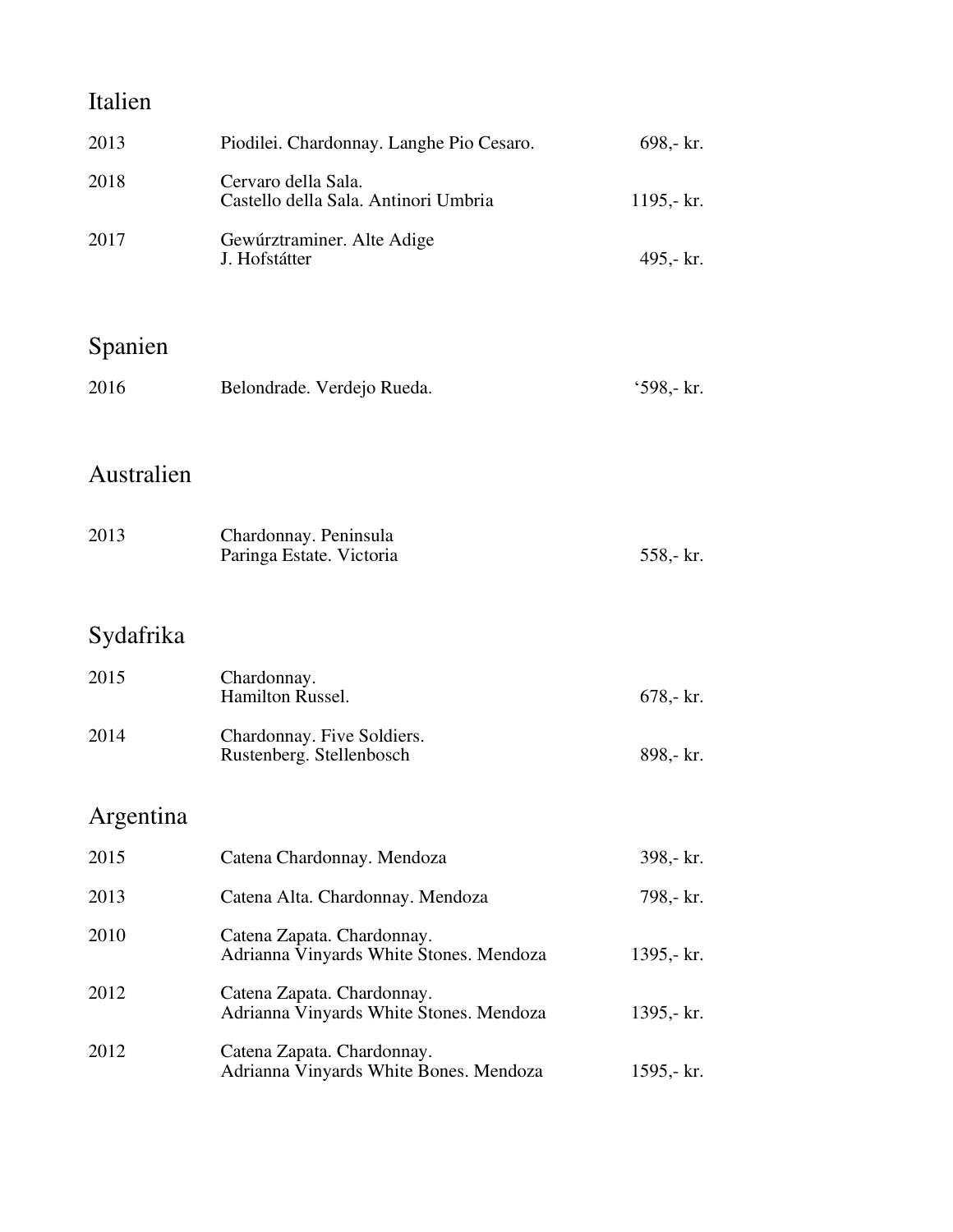#### Danske vine

| 2016 | Skærsøgaard. Don's Brut<br>Tør mouserende vin fremstillet af danske druer                 | 798,- kr.   |
|------|-------------------------------------------------------------------------------------------|-------------|
| 2015 | Skærsøgaard. Don's Brut. Magnum<br>Tør mouserende vin fremstillet af danske druer         | 1698,- kr.  |
| 2016 | Skærsøgaard. Don's Rosé<br>Tør mouserende vin fremstillet af danske druer                 | 798,- kr.   |
| 2019 | Skærsøgaard. Solaris Classic<br>Tør Hvidvin fremstillet af danske druer                   | 498,- kr.   |
| 2009 | Skærsøgaard. Gold Top<br>Tør rødvin fremstillet af danske druer                           | $478 - kr.$ |
| 2013 | Skærsøgaard. Gold Top<br>Tør rødvin fremstillet af danske druer                           | $478 - kr.$ |
| 2009 | Skærsøgaard. Rondo Cuvee Aagaard Kro<br>Tør rødvin fremstillet af danske druer            | 498,- kr.   |
| 2013 | Skærsøgaard. Sweet Ice. 1/2 fls.<br>Sød dessertvin fremstillet af danske druer            | 698,- kr.   |
| 2014 | Skærsøgaard. Sweet Blue 1/2 fls.<br>Sød dessertvin fremstillet af danske druer            | 598,- kr.   |
| 2018 | Skærsøgaard. Sweet Gold. 1/2 fls.<br>Sød dessertvin fremstillet af danske druer           | 798,- kr.   |
| 2008 | Skærsøgaard. Hedvin 1/2 ltr fls.<br>Hedvin (portvins type)<br>fremstillet af danske druer | 498,- kr.   |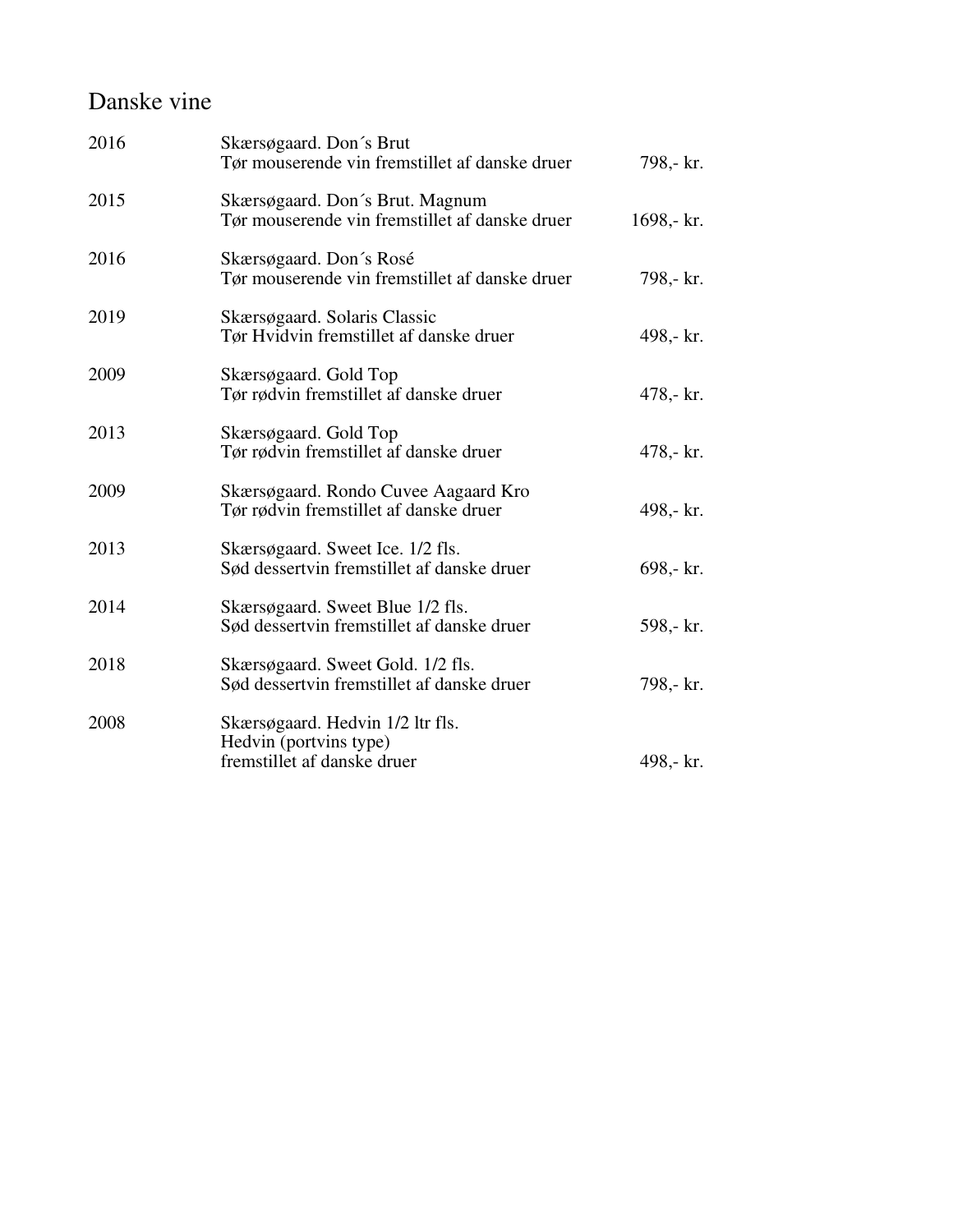## Røde vine - Frankrig

### Bordeaux

| 2013 | Les Allées De Cantemerle<br>Haut Medoc          | 495,- kr.    |
|------|-------------------------------------------------|--------------|
| 2010 | Les Allées De Cantemerle<br>Haut Medoc          | 595,- kr.    |
| 2005 | <b>Chateau Cantemerle</b><br>5. Cru Haut Medoc  | 895,- kr.    |
| 2009 | Chateau Camensac<br>5. Cru Haut Medoc           | 895,- kr.    |
| 2010 | Chateau Lestage<br>Listrac Medoc. Cru Bourgeois | $395 - kr.$  |
| 2010 | Chateau Poujeaux<br>Moulis-en-Medoc             | $875 - kr$ . |
| 2010 | Chateau Sociando-Mallet<br>Haut Medoc           | 895,- kr.    |

### St. Emilion

| 2016 | Chateau Le Castelot<br><b>St Emilion Grand Cru</b>          | 698,- kr.  |
|------|-------------------------------------------------------------|------------|
| 2010 | Chateau Haut-Sarpe<br>St. Emilion Grand Cru Classé          | 998,- kr.  |
| 2010 | Chateau Fombrauge<br>St. Emilion Grand Cru                  | 898,- kr.  |
| 2012 | Chateau Vieux Taillefer<br><b>St. Emilion Grand Cru</b>     | 998,- kr.  |
| 1988 | Chateau Canon-La-Caffeliere<br>St. Emilion Grand Cru Classé | 1498,- kr. |
| 1996 | La Mondotte . Comtes de Neipperg.                           | 5000,-kr.  |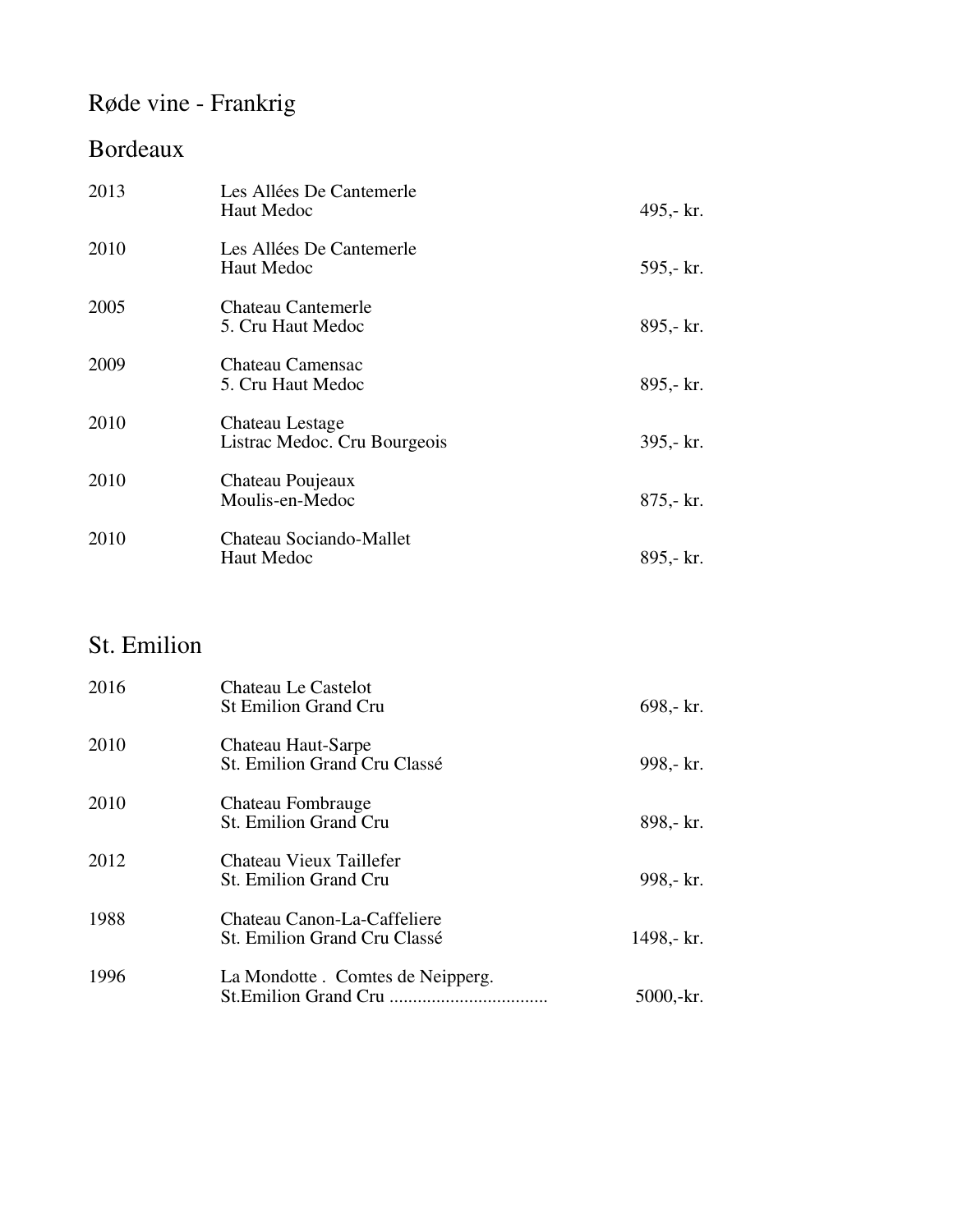### Pomerol / Lalande Pomerol

| 2000 | Chateau de Chambrun. Lalande - Pomerol | $1.295 - kr.$  |
|------|----------------------------------------|----------------|
| 2010 | Chateau Le Gabachot. Pomerol           | 798,- kr.      |
| 2005 | La Croix. Pomerol                      | 798,- kr.      |
| 2005 | La Croix Toulifaut. Pomerol            | 995,- kr.      |
| 2008 | La Croix Toulifaut. Pomerol            | 895,- kr.      |
| 2009 | Lafleur-Gazin. Pomerol                 | 995,- kr.      |
| 2011 | Lafleur-Gazin. Pomerol                 | 895,- kr.      |
| 1996 | <b>Chateau Clinet Pomerol</b>          | 1695,- $kr.$   |
| 2004 | Chateau Vieux Chateau Certan Pomerol   | $1550 - kr.$   |
| 2000 | Chateau La Conseillante Pomerol        | 2990,- kr.     |
| 2000 | Chateau Hosanna Pomerol                | $3500 - k r$ . |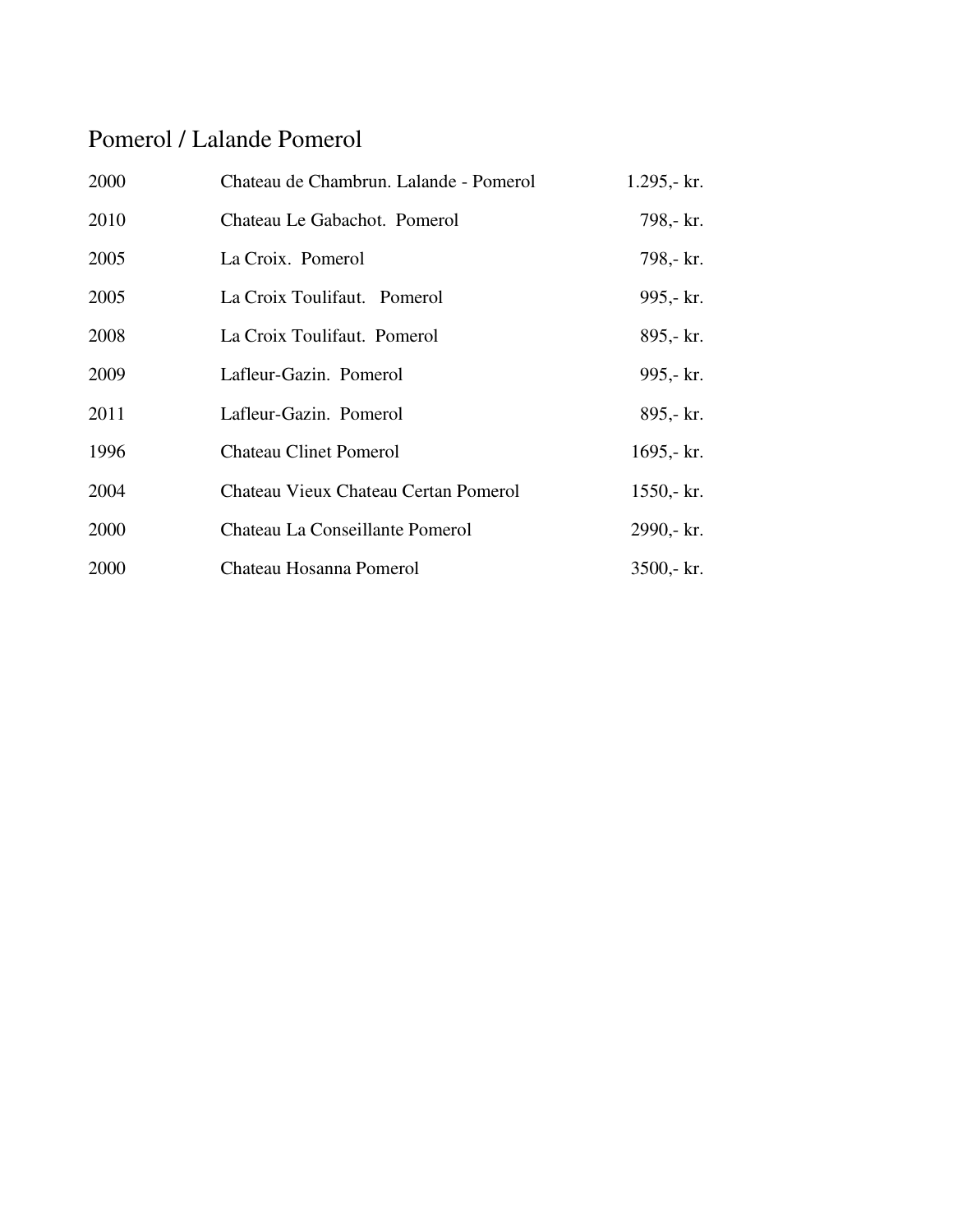## St. Estèphe

| 2016    | Chateau Meyney<br>St. Estèphe. Medoc                          | 895,- kr.      |
|---------|---------------------------------------------------------------|----------------|
| 2010    | <b>Chateau Lafon Rochet</b><br>2. Cru St. Estèphe. Medoc 1855 | $1200 - kr.$   |
| 1985    | <b>Chateau Montrose</b><br>2. Cru St. Estèphe. Medoc 1855     | $2550 - kr.$   |
| 2009    | Chateau Montrose<br>2. Cru St. Estèphe. Medoc 1855            | $3500 - k r$ . |
| 1999    | <b>Chateau Montrose</b><br>2. Cru St. Estèphe. Medoc 1855     | $1850 - kr.$   |
| 1995    | <b>Chateau Montrose</b><br>2. Cru St. Estèphe. Medoc 1855     | $2100 - kr.$   |
| 1985    | Chateau Cos d'Estornel<br>2. Cru St. Estèphe. Medoc 1855      | $3500 - k r$ . |
| 1995/96 | Chateau Cos d'Estornel<br>2. Cru St. Estèphe. Medoc 1855      | 2995,- kr.     |

### Pauillac

| 1997 | Les Forts De Latour 2 vin Chateau Latour                              | $1650 - k$ r.  |
|------|-----------------------------------------------------------------------|----------------|
| 1996 | Les Forts De Latour 2 vin Chateau Latour                              | 1995,- kr.     |
| 1990 | Les Forts De Latour 2 vin Chateau Latour                              | $2650 - kr.$   |
| 2006 | Réserve de la Comtesse<br>Pauillac. Medoc. 2. vin Comtesse de Lalande | $1050 - k r$ . |
| 2009 | Réserve de la Comtesse<br>Pauillac. Medoc. 2. vin Comtesse de Lalande | $1150 - kr.$   |
| 2010 | Réserve de la Comtesse<br>Pauillac. Medoc. 2. vin Comtesse de Lalande | $1150 - kr.$   |
| 2000 | <b>Chateau Grand Puy Lacoste</b><br>5. Cru Pauillac. Medoc 1855       | 1448,- kr.     |
| 2010 | Chateau Cordeillan Bages                                              | 1398, kr.      |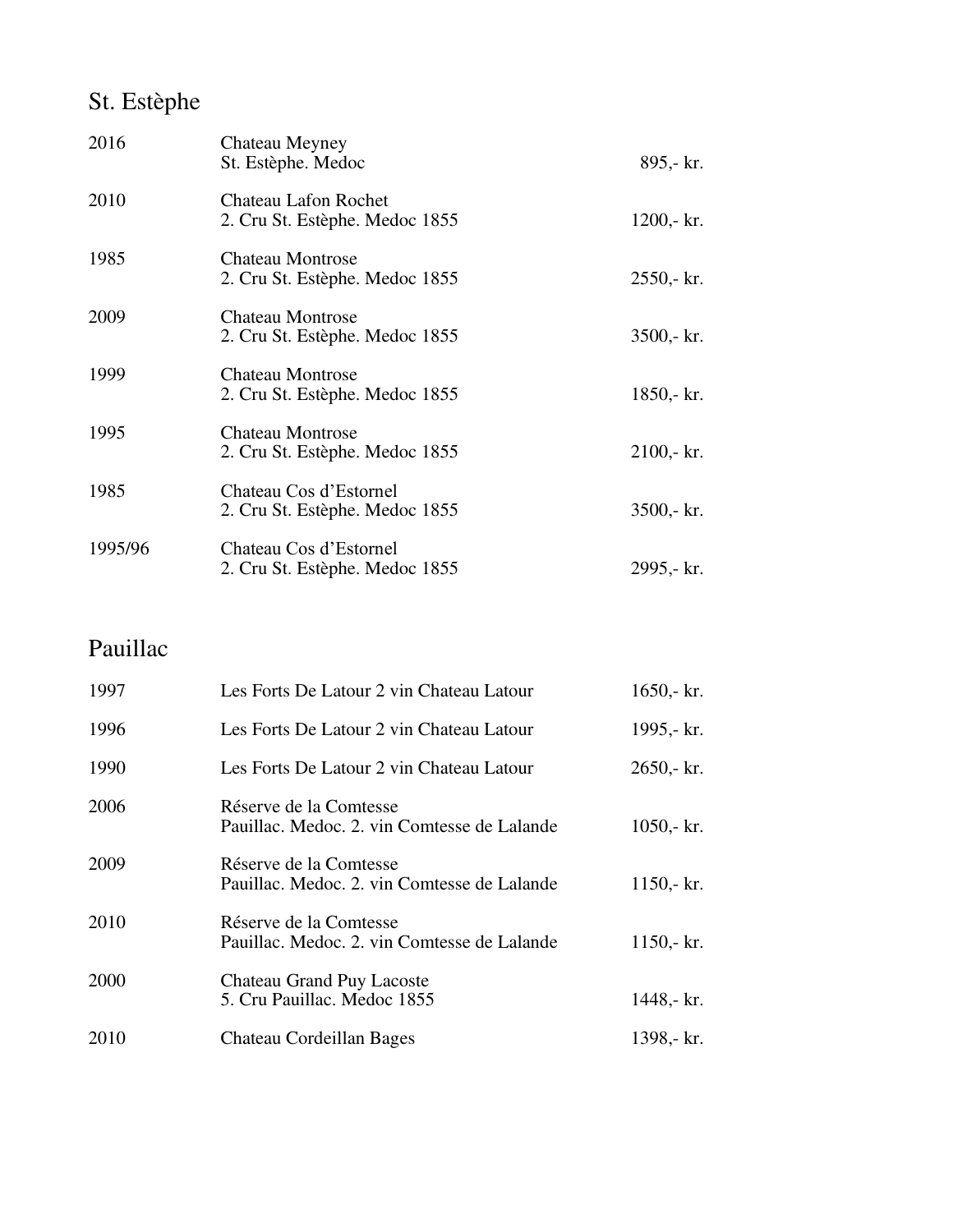## Pauillac

| 2001 | <b>Chateau Lunch Bages</b><br>5. Cru Pauillac. Medoc 1855      | $2150 - kr.$   |
|------|----------------------------------------------------------------|----------------|
| 2003 | Chateau Lunch Bages<br>5. Cru Pauillac. Medoc 1855             | 2350,- kr.     |
| 1995 | <b>Chateau Lunch Bages</b><br>5. Cru Pauillac. Medoc 1855      | $2150 - kr.$   |
| 2001 | <b>Chateau Pontet Canet</b><br>5. Cru Pauillac. Medoc 1855     | 1850,- kr.     |
| 2003 | <b>Chateau Pontet Canet</b><br>5. Cru Pauillac. Medoc 1855     | $2150 - k r$ . |
| 2000 | <b>Chateau Pontet Canet</b><br>5. Cru Pauillac. Medoc 1855     | $2350 - k r$ . |
| 2010 | Ch. Pichon Longueville Comtesse<br>2. Cru Pauillac. Medoc 1855 | $3800 - k r$ . |
| 2009 | Ch. Pichon Longueville Comtesse<br>2. Cru Pauillac. Medoc 1855 | $3500 - k r$ . |
| 2005 | Ch. Pichon Longueville Comtesse<br>2. Cru Pauillac. Medoc 1855 | $3200 - k r$ . |
| 2004 | Ch. Pichon Longueville Comtesse<br>2. Cru Pauillac. Medoc 1855 | 1895,- kr.     |
| 2003 | Ch. Pichon Longueville Comtesse<br>2. Cru Pauillac. Medoc 1855 | 1895,- kr.     |
| 2002 | Ch. Pichon Longueville Comtesse<br>2. Cru Pauillac. Medoc 1855 | 1950,- $kr.$   |
| 2001 | Ch. Pichon Longueville Comtesse<br>2. Cru Pauillac. Medoc 1855 | 1950,- kr.     |
| 2000 | Ch. Pichon Longueville Comtesse<br>2. Cru Pauillac. Medoc 1855 | $3800 - k r$ . |
| 1988 | Ch. Pichon Longueville Comtesse<br>2. Cru Pauillac. Medoc 1855 | 1895,- kr.     |
| 1986 | Ch. Pichon Longueville Comtesse<br>2. Cru Pauillac. Medoc 1855 | 2800,- kr.     |
| 1985 | Ch. Pichon Longueville Comtesse<br>2. Cru Pauillac. Medoc 1855 | 2800,- kr.     |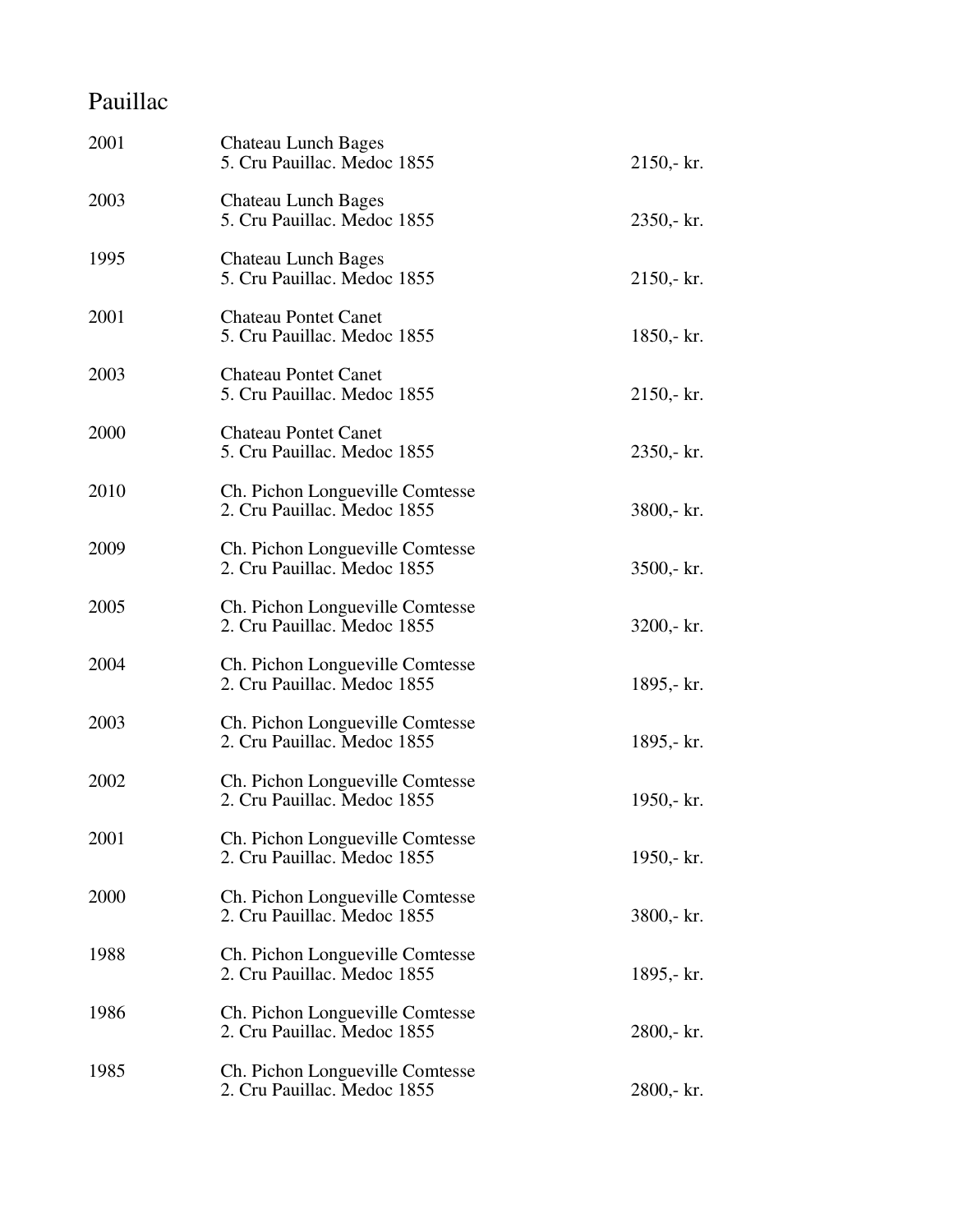| 1989     | Ch. Pichon Longueville Comtesse<br>2. Cru Pauillac. Medoc 1855                        | 2900,- kr.     |
|----------|---------------------------------------------------------------------------------------|----------------|
| 2004     | Ch. Pichon Longueville Comtesse<br>Mg Flaske 1,5 liter<br>2. Cru Pauillac. Medoc 1855 | 3895,- kr.     |
| Pauillac |                                                                                       |                |
| 2001     | Ch. Pichon Longueville Comtesse<br>Mg Flaske 1,5 liter<br>2. Cru Pauillac. Medoc 1855 | 3995,- kr.     |
| 1989     | Ch. Pichon Longueville Comtesse<br>Mg Flaske 1,5 liter<br>2. Cru Pauillac. Medoc 1855 | 6995,- kr.     |
| 1985     | Ch. Pichon Longueville Comtesse<br>Mg Flaske 1,5 liter<br>2. Cru Pauillac. Medoc 1855 | 5995,- kr.     |
| 1999     | Ch. Pichon Longueville Baron<br>2. Cru Pauillac. Medoc 1855                           | $1450 - k r$ . |
| 2003     | Ch. Pichon Longueville Baron<br>2. Cru Pauillac. Medoc 1855                           | $1750 - kr.$   |
| 1985     | Ch. Pichon Longueville Baron<br>2. Cru Pauillac. Medoc 1855                           | 1825,- $kr.$   |
| 1982     | Ch. Pichon Longueville Baron<br>2. Cru Pauillac. Medoc 1855                           | $2500 - k r$ . |
| 1985     | Chateau Lafite Rothshild<br>1. Cru Pauillac. Medoc 1855                               | $5000 - kr.$   |
| 2000     | Petit Mouton 2 vin Chateau Mouton Rothshild                                           | 2850,- kr.     |
| 1998     | <b>Chateau Mouton Rothschild</b><br>1. Cru Pauillac. Medoc 1855                       | 4895,- kr.     |
| 1985     | <b>Chateau Mouton Rothschild</b><br>1. Cru Pauillac. Medoc 1855                       | 4395,- kr.     |
| 1989     | <b>Chateau Mouton Rothschild</b><br>1. Cru Pauillac. Medoc 1855                       | 4595,- $kr.$   |
| 1998     | Chateau Latour 1. Cru Pauillac. Medoc 1855                                            | 4595,- kr.     |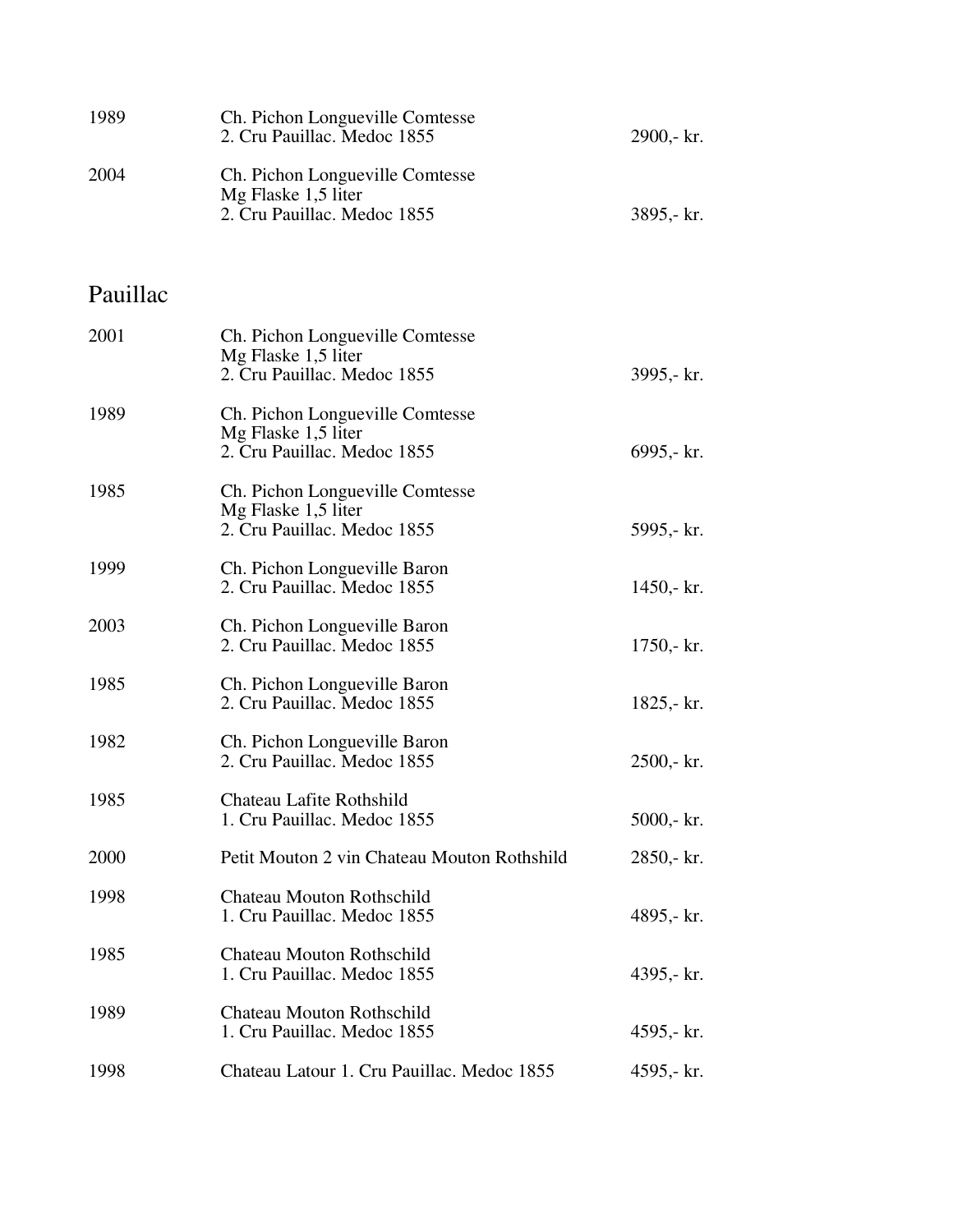| 1990   | Chateau Latour 1. Cru Pauillac. Medoc 1855                   | $9500 - k$ r.  |
|--------|--------------------------------------------------------------|----------------|
| 2000   | Chateau Latour 1. Cru Pauillac. Medoc 1855                   | 9995,- kr.     |
| Graves |                                                              |                |
| 1995   | Le Bahans du Chateau Haut Brion<br>2. vin Chateau Haut Brion | 1495,- kr.     |
| 1970   | <b>Chateau Haut Brion 1.Cru Graves</b>                       | $3500 - k$ r.  |
| 1998   | Chateau La mission Haut Brion                                | $3950 - k$ r.  |
| 1983   | <b>Chateau Haut Brion 1.Cru Graves</b>                       | 3800,- kr.     |
| 2003   | Chateau Haut Brion 1. Cru Graves                             | 4800,- $kr.$   |
| 1996   | Chateau Haut Brion 1.Cru Graves                              | $4800 - k r$ . |

### St. Julien

| 2005 | Chateau Talbot 4. Cru Medoc 1855                     | 1198,- kr.   |
|------|------------------------------------------------------|--------------|
| 2003 | Chateau Leoville Barton 2. Cru Medoc 1855            | 1995,- kr.   |
| 1996 | Chateau Gruaud Larose 2. Cru Medoc 1855              | 1695,- $kr.$ |
| 2001 | Chateau Gruaud Larose 2. Cru Medoc 1855              | 1595,- $kr.$ |
| 2003 | Chateau Gruaud Larose 2. Cru Medoc 1855              | 1795,- kr.   |
| 1996 | Clos du Marquis<br>2. vin Chateau Léoville-las-Cases | 1450,- $kr.$ |
| 1990 | Chateau Gruaud Larose 2. Cru Medoc 1855              | 1950,- kr.   |
| 1995 | Chateau Léoville Las Cases<br>2. Cru Medoc 1855      | $2100 - kr.$ |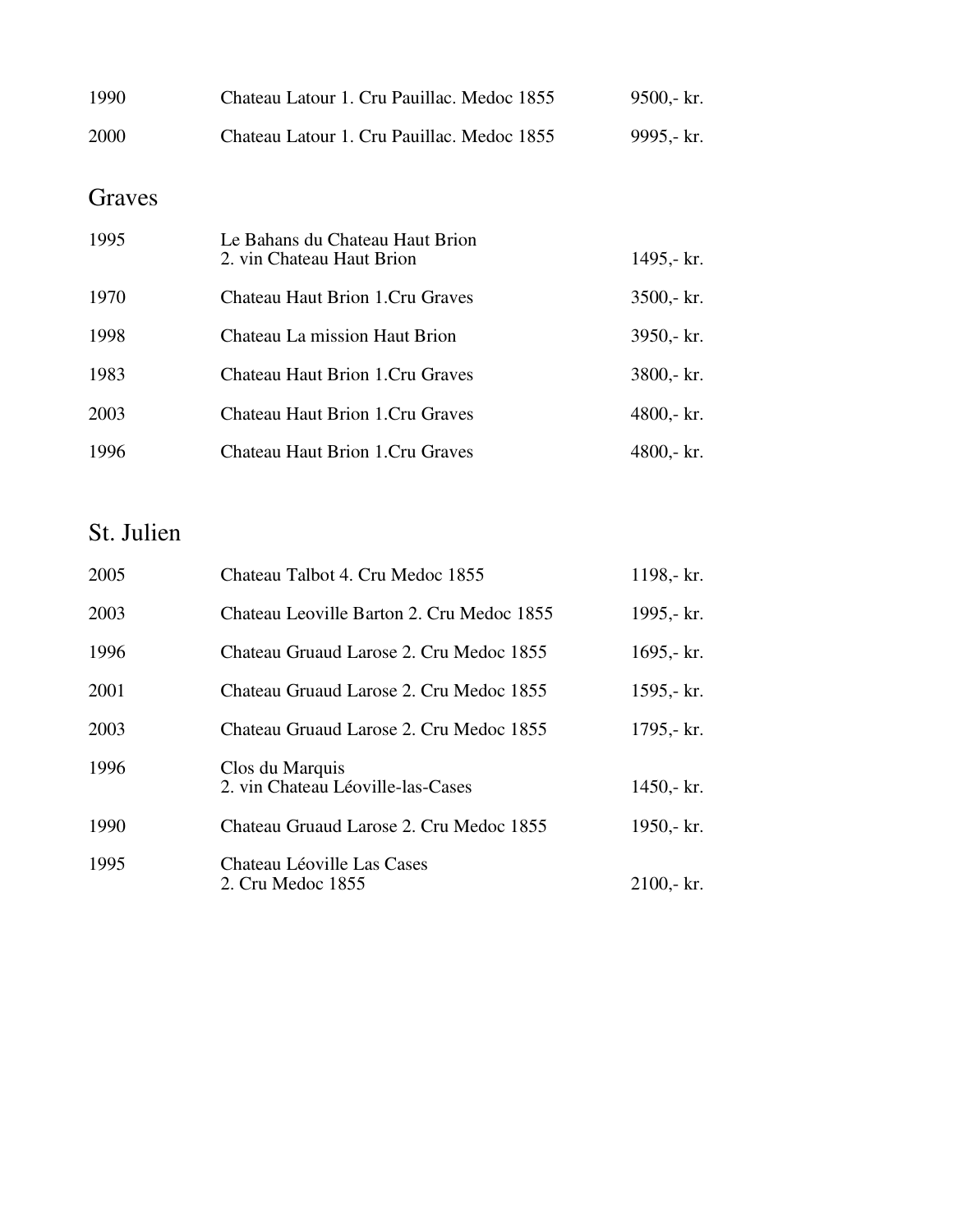### Margaux

| 1996 | Pavillon Rouge du Chateau Margaux<br>2. vin Premier Grand Cru Classe Chateau Margaux | 1.995,- $kr.$  |
|------|--------------------------------------------------------------------------------------|----------------|
| 2005 | Marquis de Terme 4. Cru Medoc 1855                                                   | 995,- kr.      |
| 2006 | Marquis de Terme 4. Cru Medoc 1855                                                   | 995,- kr.      |
| 2013 | Ségla. Magnum 1.5 ltr.<br>2 vin Rauzan-Segla. Margaux                                | $1200 - kr.$   |
| 2003 | Chateau Malescot St. Exupery. MG 1,5 ltr.<br>3. Cru Medoc 1855                       | 2495,- kr.     |
| 1990 | Chateau Rauzan-Ségla 2. Cru Medoc 1855                                               | 1895,- kr.     |
| 1990 | Chateau Rauzan-Ségla. MG 1.5 ltr.<br>2. Cru Medoc 1855                               | $4500 - k r$ . |
| 2000 | Chateau Rauzan-Ségla 2. Cru Medoc 1855                                               | 1895,- kr.     |
| 2002 | Chateau Margaux Premier Grand Cru Classe                                             | 3900,- kr.     |
| 2000 | Chateau Margaux Premier Grand Cru Classe                                             | $9500 - k r$ . |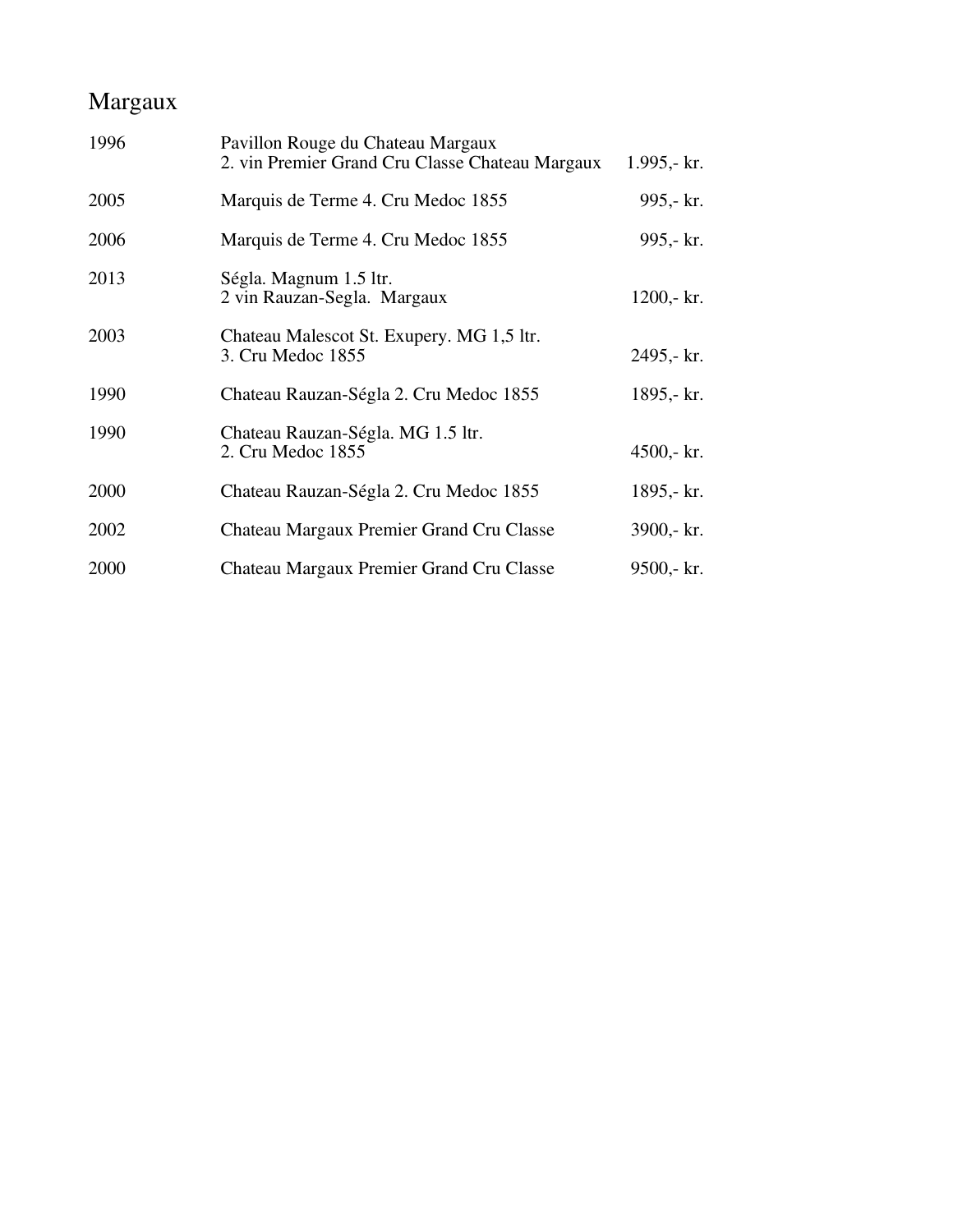## Bourgogne- Côte de Beaune

| 1999 | Beaune. Clos De La Chaume Gaufriot<br>Domaine Antonin Guyon | 875,- kr.    |
|------|-------------------------------------------------------------|--------------|
| 1999 | Corton. Grand Cru Clos Du Roi<br>Domaine Thenard            | $1075 - kr.$ |
| 2007 | Corton. Grand Cru. Les Renardes<br>Prince Florent De Merode | $1375 - kr.$ |
| 1999 | Corton. Grand Cru Clos Du Roi<br>Lucien Le Moine            | 1595,- $kr.$ |
| 1999 | Volnay 1 er Cru Les Caillerets<br>Lucien Le Moine           | $1275 - kr.$ |
|      | Bourgogne - Côte d'Nuits                                    |              |
| 2016 | Bourgogne. Meo Camuset                                      | 798,- kr.    |
| 2014 | Gevrey-Chambertin.<br>Pierre Damoy                          | 1095,- $kr.$ |

| 2015 | Morey St. Denis.<br>Domaine des Beaumont                            | $1150 - kr.$ |
|------|---------------------------------------------------------------------|--------------|
| 2015 | Gevrey-Chambertin. La Justice<br>Domaine Marc Roy                   | $1350 - kr.$ |
| 2004 | Gevrey-Chambertin. Mes Cinq Terroirs<br>Denis Mortet                | $1550 - kr.$ |
| 2005 | Gevrey-Chambertin. Mes Cinq Terroirs<br>Denis Mortet                | $1850 - kr.$ |
| 2005 | Echezeaux J. Cacheaux                                               | 2398,- kr.   |
| 2005 | Clos De La Roche Philippe et Vincent Lécheneaut                     | $2550 - kr.$ |
| 2005 | Chambolle-Musigny. 1er Cru Les Baudes<br>Domaine Gros Frère et Fils | 1950,- $kr.$ |
| 2005 | Morey St. Denis. 1 er Cru vielles vigne<br>Hubert Lignier           | $1850 - kr.$ |
| 2005 | Gevrey-Chambertin. Clos Tamisot Pierre Damoy                        | 1598,- kr.   |
| 2000 | Clos de la Roche Hubert Lignier                                     | 2900,- kr.   |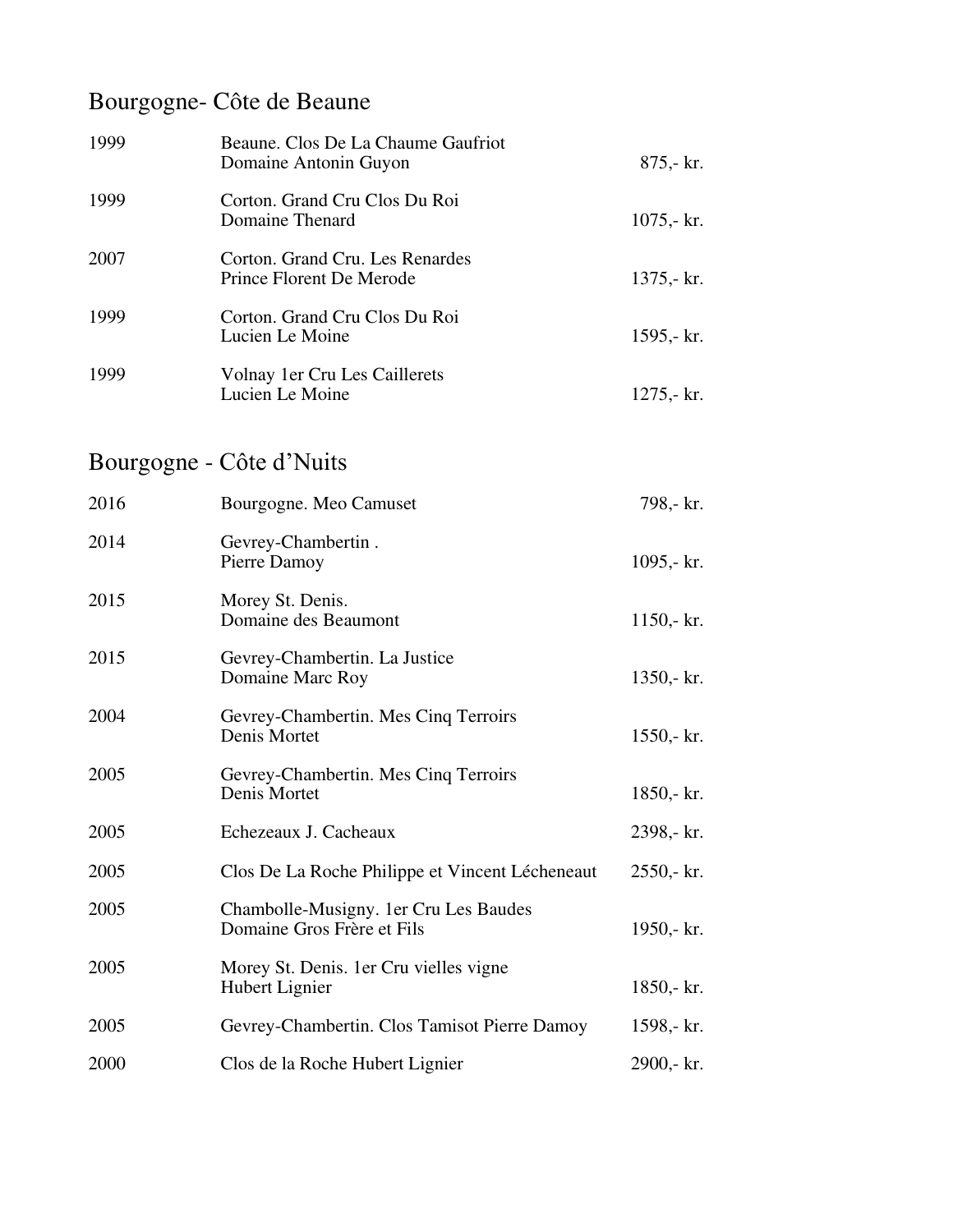| 1997    | Aux Reignots. 1. Cru Vosne-Romanée<br><b>Bouchard Pére Fils</b> | 2895,- kr.   |
|---------|-----------------------------------------------------------------|--------------|
| 1995    | La Grande Rue. Vosne-Romanée<br>Domaine Lamarches               | 3550,- kr.   |
| 1996    | La Grande Rue. Vosne-Romanée<br>Domaine Lamarches               | $3550 - k.$  |
| 1996    | Chapelle-Chambertin Pierre Damoy                                | 1795- kr.    |
| 1996    | Griotte-Chambertin Domaine Ponsot                               | $3525 - kr.$ |
| 1998    | Le Chambertin Pierre Damoy                                      | $1825 - kr.$ |
| 1997    | Le Chambertin Pierre Damoy                                      | 1695- kr.    |
| 1996    | Le Chambertin Pierre Damoy                                      | 1950- kr.    |
| 1999    | Chambertin. Clos de Bèze Pierre Damoy                           | 1950- kr.    |
| 1999/00 | <b>Chambertin Pierre Damoy</b>                                  | 1950- kr.    |
| 1999    | Gevrey-Chambertin. 1. Cru Fonteny Leroy                         | 3498,- kr.   |
| 1995/99 | Clos de la Roche Ponsot                                         | 3800,- kr.   |
| 2000    | Clos de la Roche Ponsot                                         | 2900,- kr.   |
|         |                                                                 |              |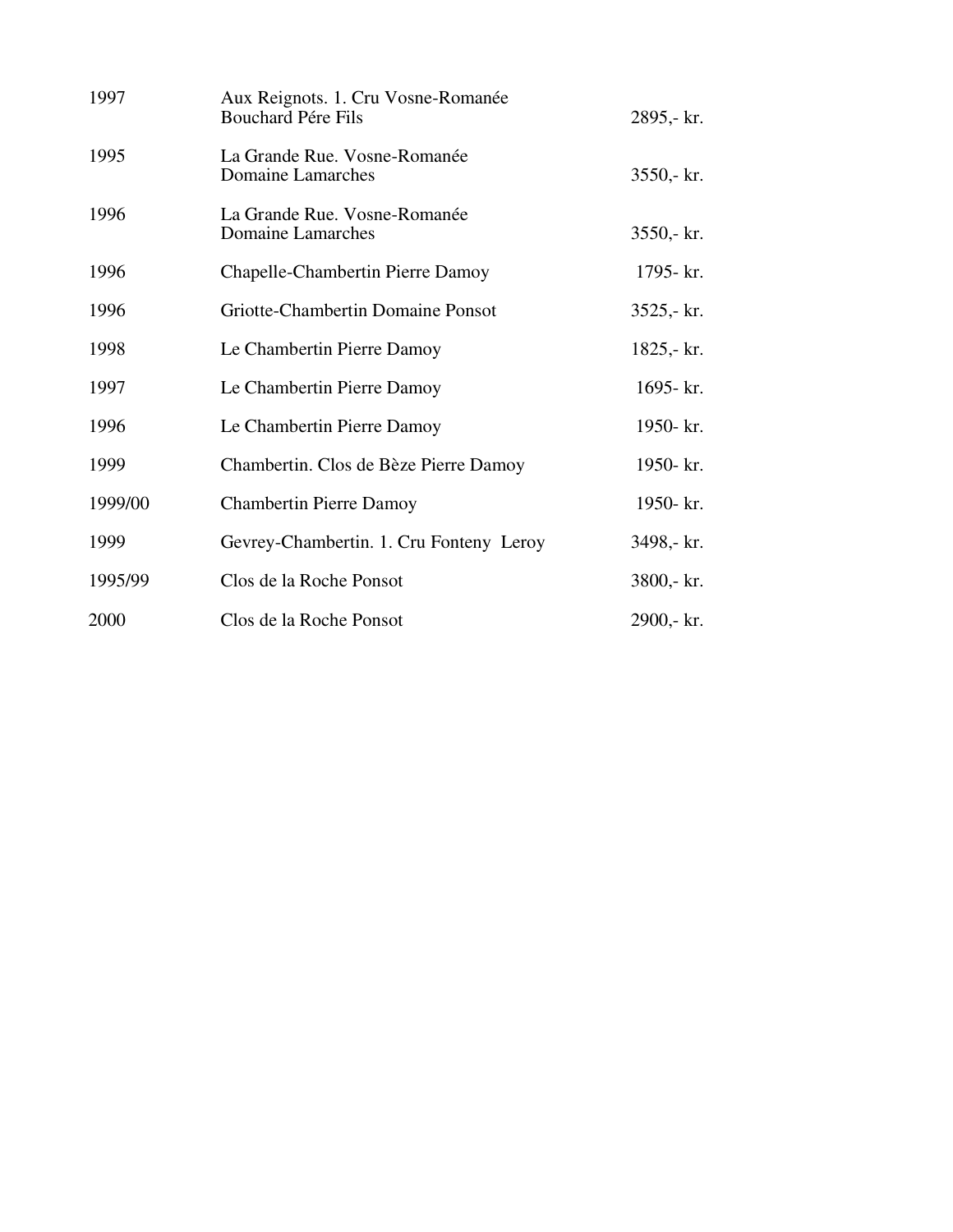## Domaine Claude Dugat

| 1999 | Bourgogne                      | 795,- kr.     |
|------|--------------------------------|---------------|
| 2000 | Bourgogne                      | $695 - kr.$   |
| 2009 | Bourgogne                      | 895,- kr.     |
| 2000 | Gevrey-Chambertin              | $1.350 - kr.$ |
| 2009 | Gevrey-Chambertin              | $1.550 - kr.$ |
| 2010 | Gevrey-Chambertin              | $1.550 - kr.$ |
| 1993 | Gevrey-Chambertin Jean Crotet. | $1.275 - kr.$ |

## Bernard Dugat-Py Gevrey-Chambertin

| 1998 | Gevrey-Chambertin. Vielles Vignes        | $950 - kr.$     |
|------|------------------------------------------|-----------------|
| 1998 | Gevrey-Chambertin. "Cæur du Roy"         | $1.150 - kr.$   |
| 2000 | Gevrey-Chambertin. "Cæur du Roy"         | $1.495 - kr.$   |
| 2001 | Gevrey-Chambertin. "Cæur du Roy"         | $1.550 - kr.$   |
| 2000 | Gevrey-Chambertin. Premier cru           | $1.945 - k.$    |
| 2000 | Gevrey-Chambertin 1. Cru Petite-Chapelle | $2.200 - k r$ . |

## Sérafin Père & Fils - Gevrey-Chambertin

| 2000 | Morey-Saint-Denis 1. Cru. Les Milandes | 1.495,- kr.   |
|------|----------------------------------------|---------------|
| 2006 | Gevrey-Chambertin Vielles Vignes       | $1.395 - kr.$ |
| 2000 | Gevrey-Chambertin 1. Cru. Le Fonteny   | $1.595 - kr.$ |
| 2006 | Gevrey-Chambertin 1. Cru. Les Corbeaux | $1.795 - kr.$ |
| 2000 | Chambolle-Musigny 1. Cru. Les Baudes   | $1.550 - kr.$ |
| 1998 | Charmes-Chambertin                     | $2.150 - kr.$ |
| 1999 | <b>Charmes-Chambertin</b>              | 2.495,- kr.   |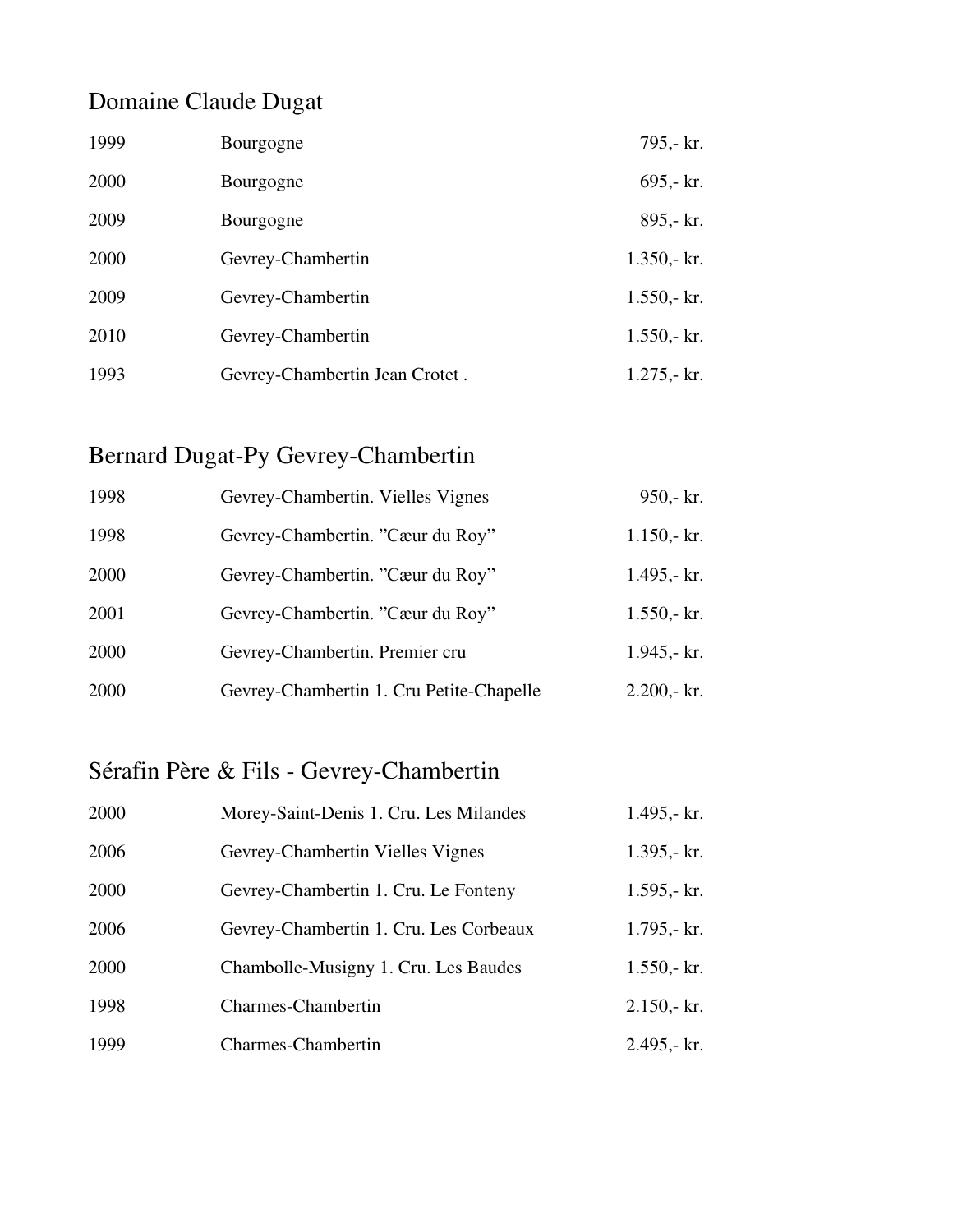## Domaine Armand Rousseau Pére & Fils - Gevrey-Chambertin

| 2015 | Gevrey-Chambertin                                  | $2850 - kr.$   |
|------|----------------------------------------------------|----------------|
| 2003 | Lavaux St Jacques 1 er Cru<br>Gevrey-Chambertin    | $3190 - k r$ . |
| 2008 | Lavaux St Jacques 1 er Cru<br>Gevrey-Chambertin    | $3190 - k r$ . |
| 1997 | Mazy - Chambertin. Grand Cru<br>Gevrey-Chambertin  | $3500 - k r$ . |
| 2006 | Charmes Chambertin. Grand Cru<br>Gevrey-Chambertin | $4550 - k$ r.  |

Rhône

| 2016 | Goudelet de Beaucastel. Cotes Du Rhone                           | 498,- kr.    |
|------|------------------------------------------------------------------|--------------|
| 2015 | Gigondas. Domaine des Bosquet                                    | 598,- kr.    |
| 2015 | Chateau De Vaudieu<br>Chateauneuf-du-Pape                        | 695,- kr.    |
| 2014 | Cornas. Les Combes. Mark Haisma                                  | 998,- kr.    |
| 2014 | Cornas. Thomas Dam                                               | 1098,- kr.   |
| 1998 | La vielle Julienne. Vielle Vignes Chateauneuf-du-Pape 1550,- kr. |              |
| 1998 | La vielle Julienne.reserve. Chateauneuf-du-Pape                  | $1550 - kr.$ |
| 1998 | Clos des Papes. Paul Auril Chateauneuf-du-Pape                   | 1595,- $kr.$ |
| 2000 | Domaine Gaillou. Les Quartz<br>Chateauneuf-du-Pape               | $1550 - kr.$ |
| 1999 | Hermitage Guigal                                                 | 1198,- kr.   |
| 1998 | Hermitage. La Chapelle Paul Jabouleth                            | 1450,- $kr.$ |
| 2001 | Hermitage La Chapelle Paul Jabouleth                             | 1895,- $kr.$ |
| 1999 | Les Clos du Caillou. Non filter<br>Chateauneuf-du-Pape Reserve   | 1595,- $kr.$ |
| 2001 | Les Clos du Caillou. Non filter                                  |              |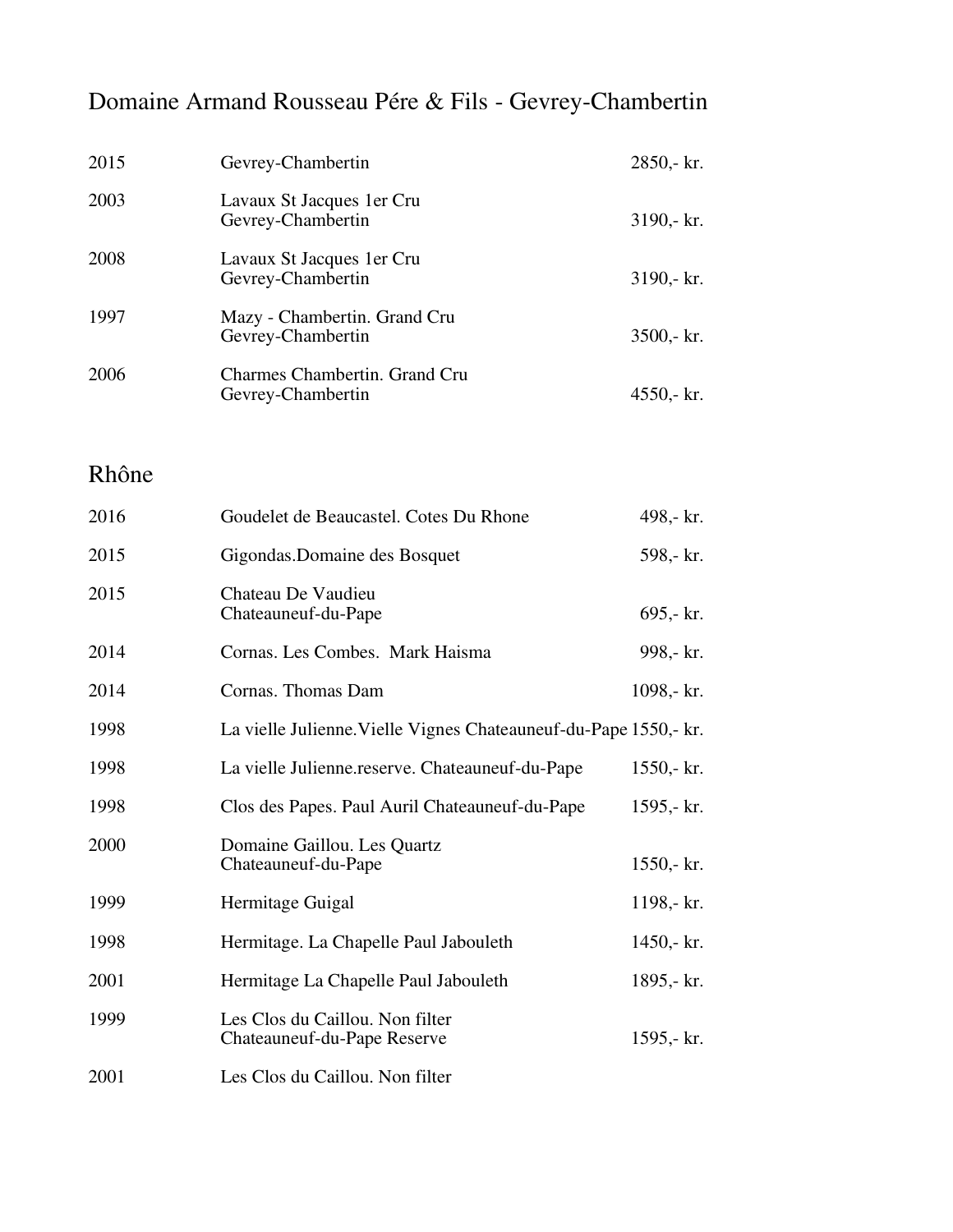|      | Chateauneuf-du-Pape Reserve                                    | 1595,- $kr.$ |
|------|----------------------------------------------------------------|--------------|
| 2004 | Les Clos du Caillou. Non filter<br>Chateauneuf-du-Pape Reserve | 1895,- $kr.$ |
| 2005 | Les Clos du Caillou. Non filter<br>Chateauneuf-du-Pape Reserve | 1895,- $kr.$ |
| 2003 | Côte Rôtie La Turque Guigal                                    | 3998,- kr    |

## Chateau de Beaucastel Chateauneuf-du-Pape

| 1998    | Chateau de Beaucastel Chateauneuf-du-Pape                              | 1695,- $kr.$ |
|---------|------------------------------------------------------------------------|--------------|
| 1999    | Chateau de Beaucastel Chateauneuf-du-Pape                              | 1495,- kr.   |
| 2000    | Chateau de Beaucastel Chateauneuf-du-Pape                              | 1695,- $kr.$ |
| 2001    | Chateau de Beaucastel Chateauneuf-du-Pape                              | 1495,- kr.   |
| 2005    | Chateau de Beaucastel Chateauneuf-du-Pape                              | 1595,- $kr.$ |
| 1996    | Chateau de Beaucastel Chateauneuf-du-Pape                              | 1695,- $kr.$ |
| 1989    | Chateau de Beaucastel Chateauneuf-du-Pape                              | $1875 - kr.$ |
| 1988    | Chateau de Beaucastel Chateauneuf-du-Pape                              | $1875 - kr.$ |
| 2008    | Chateau de Beaucastel<br>Chateauneuf-du-Pape. Magnum 2/1 fl.           | 3395,- kr.   |
| 2000    | Chateau de Beaucastel<br>Chateauneuf-du-Pape. Magnum 2/1 fl.           | 3595,- kr.   |
| 2000    | Chateau de Beaucastel<br>Chateauneuf-du-Pape. Db. magnum 3 ltr.        | 6800,- kr.   |
| 1995/98 | Chateau de Beaucastel. Hommage a Jacques Perrin<br>Chateauneuf-du-Pape | 3995,- kr.   |
| 1999    | Chateau de Beaucastel. Hommage a Jacques Perrin<br>Chateauneuf-du-pape | 3995,- kr.   |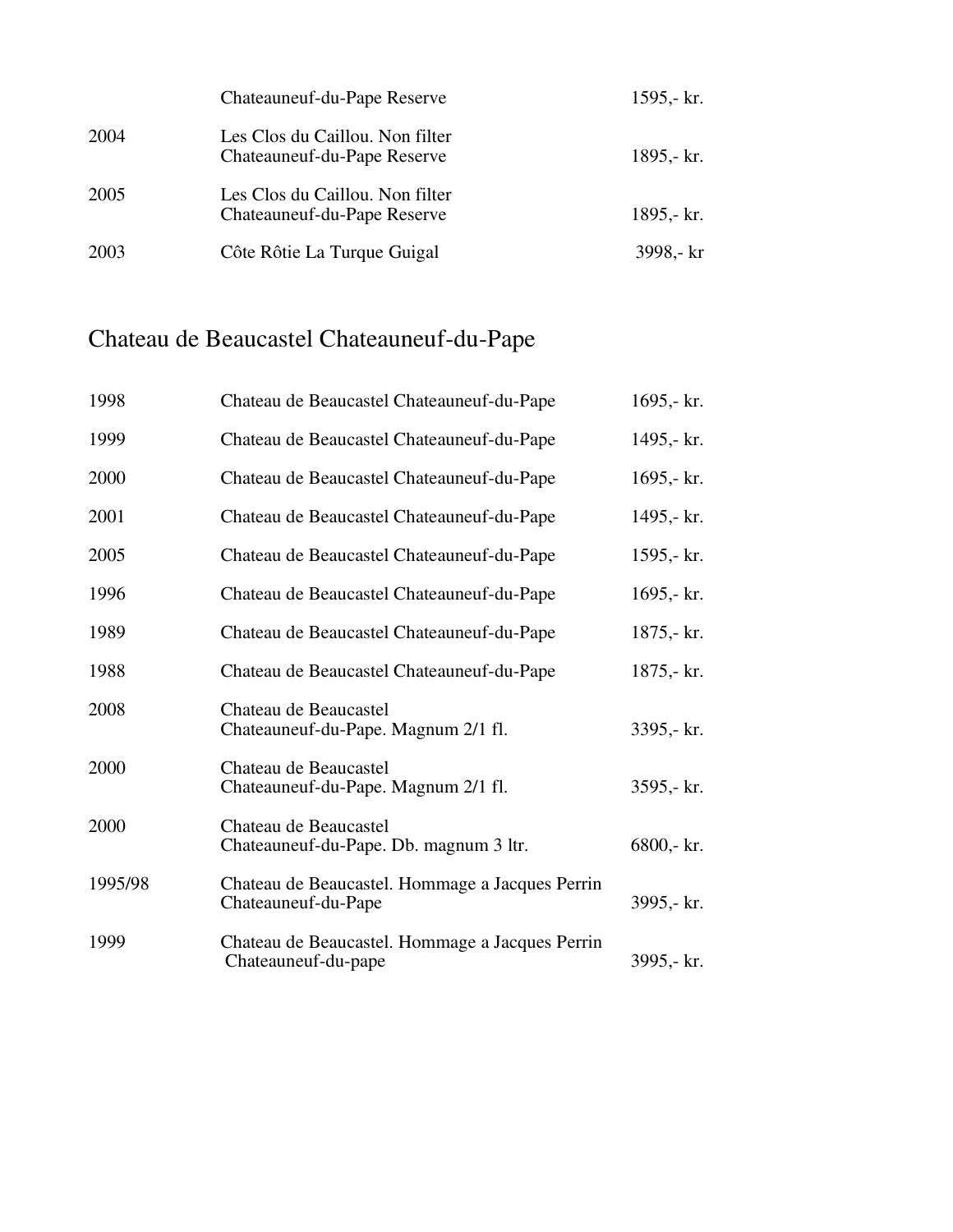### Italien-Toscana

| 2015    | Le Difese. Toscana IGT.<br>Tenute San Guido. Bolgheri        | 485,- kr.    |
|---------|--------------------------------------------------------------|--------------|
| 2015    | Villa Antinori. Toscana IGT                                  | 485,- kr.    |
| 2015    | Villa Antinori<br>Chianti Classico Riserva                   | 565,- kr.    |
| 2015    | Marchese Antinori<br>Chianti Classico Riserva. (Tignanello)  | 685,- kr.    |
| 2013    | Francesca Romana. Toscana. IGT.<br>Terenzi. Maremma          | 695,- kr.    |
| 2015    | Montesodi.Toscana. IGT.<br>Castello di Nipozzano.Frescobaldi | 895,- kr.    |
| 2011    | Montesodi.Toscana. IGT.<br>Castello di Nipozzano.Frescobaldi | 795,- kr.    |
| 2012/13 | Solengo Toscana IGT. Argiano                                 | 895,- kr.    |
| 2010    | Suolo Toscana IGT. Argiano                                   | 1395,- kr.   |
| 2009    | Suolo. 1.5 ltr MG. Toscana IGT. Argiano                      | 2095,- kr.   |
| 2012    | Tignanello Antinori                                          | 1595,- kr.   |
| 2015    | Tignanello Antinori                                          | 1695,- $kr.$ |
| 2015    | Tignanello Antinori. Mg                                      | 3395,- kr.   |
| 2016    | Tignanello Antinori                                          | 1695,- $kr.$ |
| 2016    | Tignanello Antinori. Mg                                      | 3395,- kr.   |
| 2009    | Tignanello Antinori. Mg                                      | 2995,- kr.   |
| 2006    | Flaccionello Della Pieve Fontodi                             | $1255 - kr.$ |
| 1998    | Solaia IGT Antinori                                          | 2800,- kr.   |
| 2000    | Solaia IGT Antinori                                          | $2500 - kr.$ |
| 2005    | Solaia IGT Antinori                                          | $2500 - kr.$ |
| 2006    | Solaia IGT Antinori                                          | 2500,- kr.   |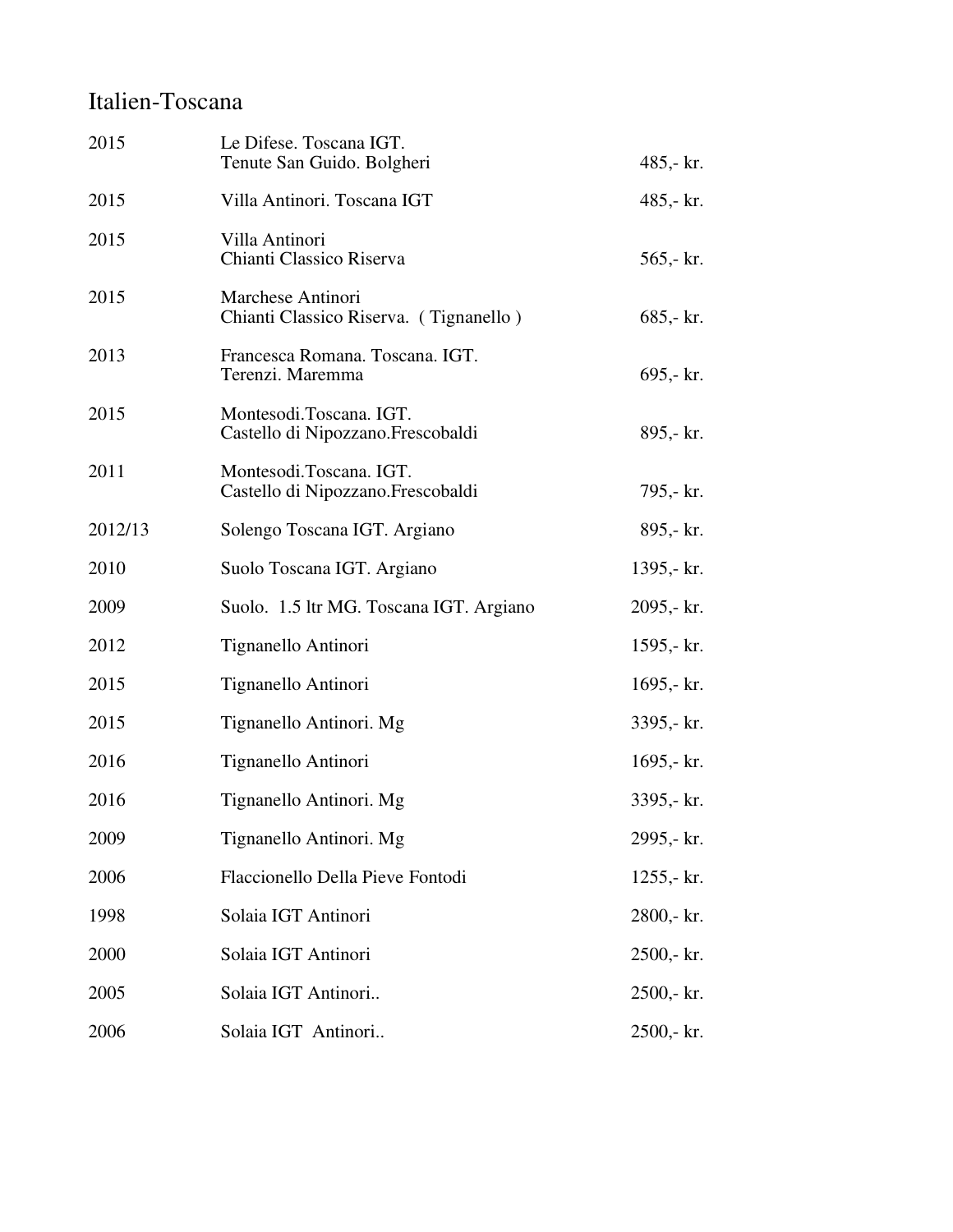#### Italien - Piemonte

| 2017 | Barbera d'Alba. Elio Altare                                      | 458,- kr.    |
|------|------------------------------------------------------------------|--------------|
| 2015 | Barbera d'Alba. Pira Luigi                                       | 558,- kr.    |
| 2015 | Langhe Nebbiolo. Andrea Oberto                                   | 498,- kr.    |
| 2014 | Langhe Nebbiolo. Pio Cesare                                      | 568,- kr.    |
| 2015 | Fides. Barbera d'Alba Pio Cesare                                 | $678 - kr.$  |
| 2015 | Barbera d'Asti. Bricco dell'Uccellone<br>Braida. Giacomo Bologna | 998,- kr.    |
| 2012 | <b>Barolo</b><br>Mauru Molino                                    | $645 - kr.$  |
| 2011 | <b>Barolo</b><br>Andrea Oberto                                   | 758,- kr.    |
| 2011 | Barolo. Albarella<br>Andrea Oberto                               | 1098,- kr.   |
| 2005 | Barolo. Costa Grimaldi<br>Luigi Einaudi                          | 798,- kr.    |
| 2005 | Barolo. Bussia Prunotto                                          | 898,- kr.    |
| 1990 | Barolo. Bussia Prunotto                                          | 1998,- kr.   |
| 1993 | Barolo. Cerequie Michele Chiarlo                                 | 1498,- kr.   |
| 2006 | Barolo. Bricco Ambrogia Paolo Scavino                            | 1398,- kr.   |
| 2001 | Barolo.Canubi Marchesi di Barolo                                 | $1250 - kr.$ |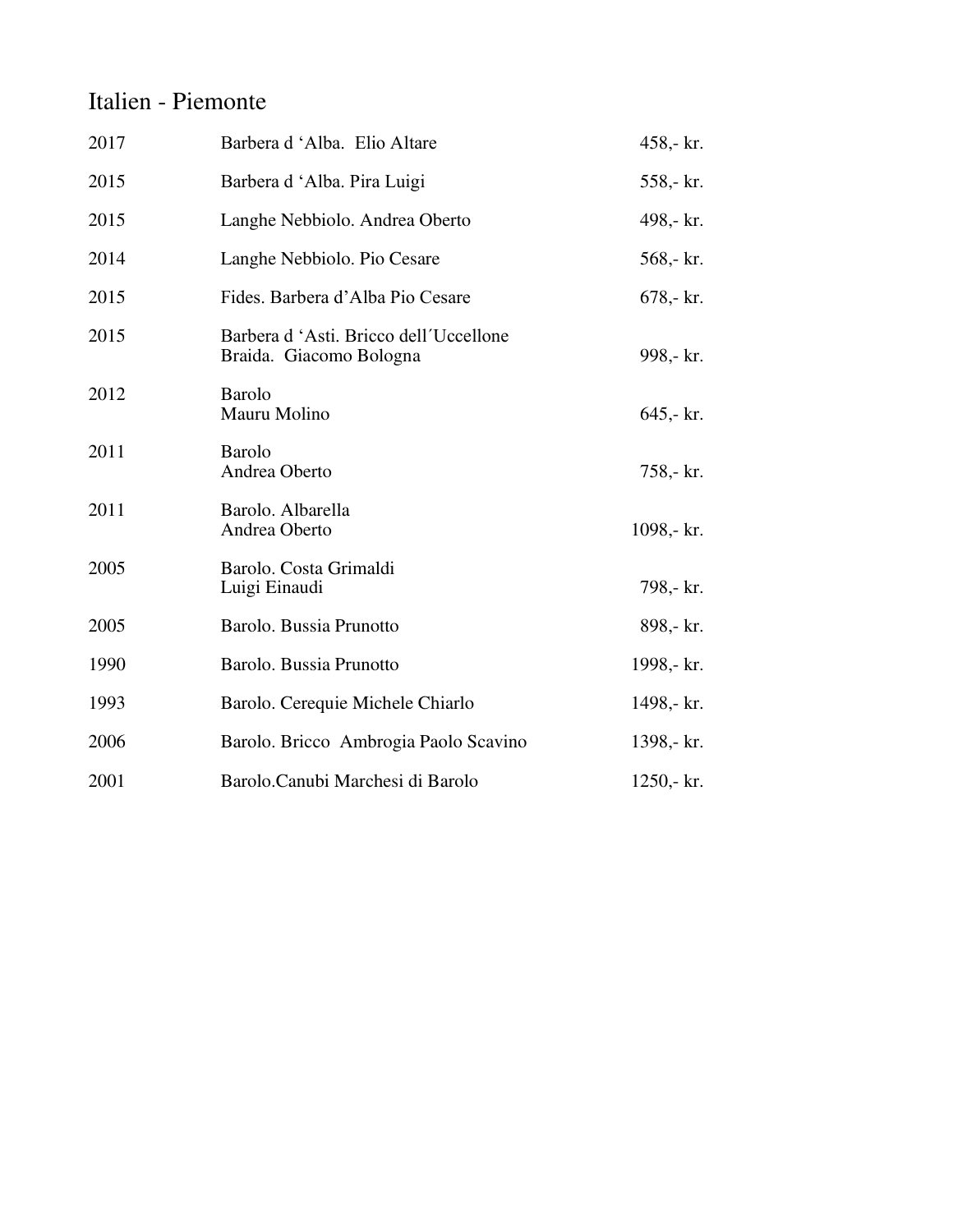#### Italien - Veneto

| 2015 | Valpolicella superiore.<br>Pieropan. Ruberpan                    | 558,- kr.    |
|------|------------------------------------------------------------------|--------------|
| 2010 | Amarone della Valpolicella. Villa Rizzardi<br>Guerrieri Rizzardi | 1195,- $kr.$ |
| 2011 | Amarone della Valpolicella. Zovo<br>Zanoni                       | 895,- kr.    |
| 2012 | Amarone della Valpolicella.<br>Allegrini                         | 1095,- $kr.$ |
| 2010 | Amarone Della Valpolicella Classico<br>Speri Monte Saint Urbano. | 1298,- kr.   |
| 2013 | Amarone Della Valpolicella Classico Riserva<br>Sergio Zenato     |              |
|      | Zenato.                                                          | 1498,- kr.   |
| 1998 | Amarone della Valpolicella. Dal forno Romano                     | 3498,- kr.   |
| 1999 | Amarone della Valpolicella. Dal forno Romano                     | 3698,- kr.   |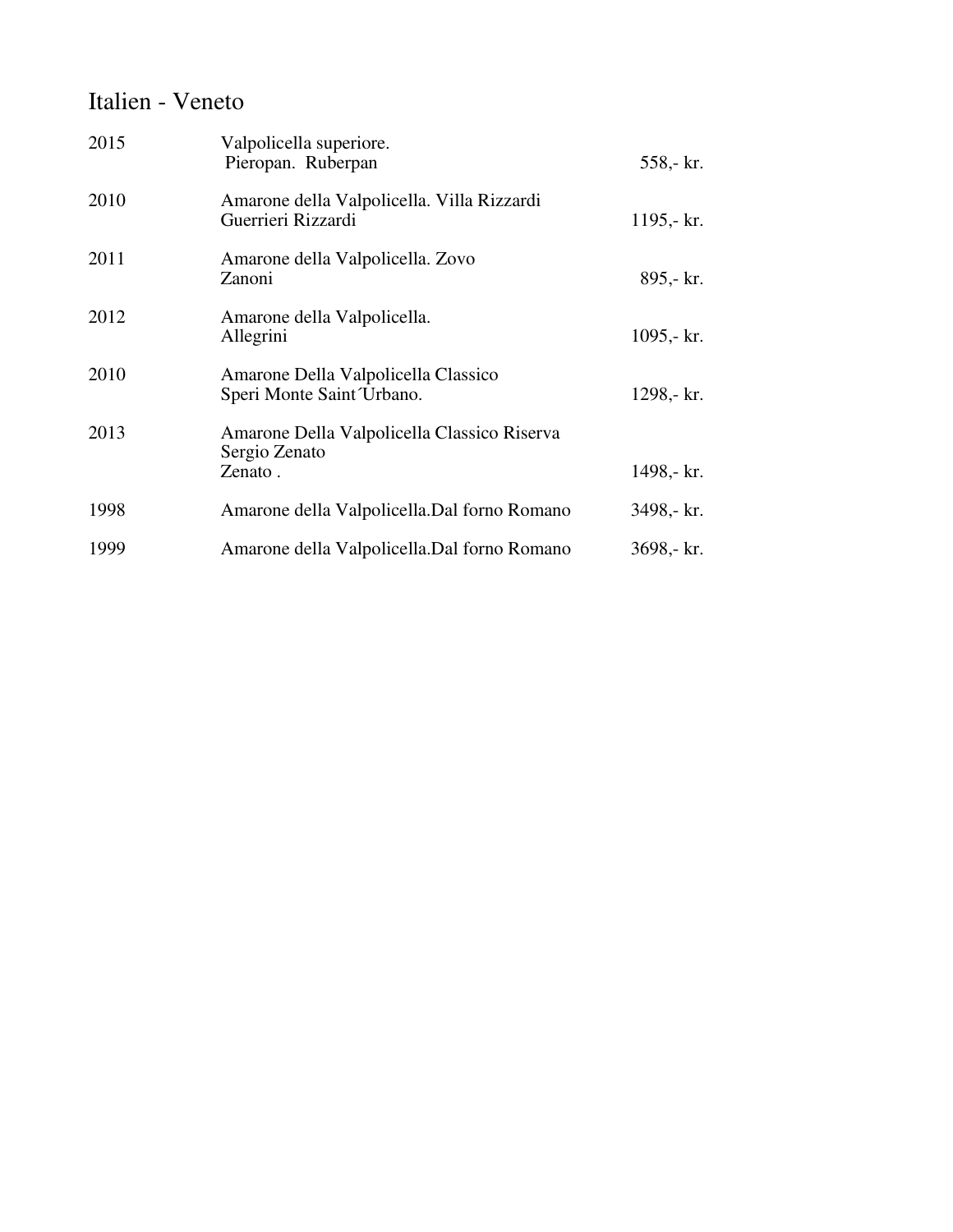### Brunello di Montalcino

| 2016 | Rosso Montalcino Irosso<br>Casanova di Neri                    |   | 398,- kr.    |
|------|----------------------------------------------------------------|---|--------------|
| 2015 | Brunello di Montalcino Argiano                                 |   | $648 - kr.$  |
| 2007 | Brunello di Montalcino<br>Conti Constanti                      |   | $1385 - kr.$ |
| 2010 | Brunello di Montalcino Il poggione                             | . | 1098,- $kr.$ |
| 2010 | Brunello di Montalcino. Vigna Del Lago<br>Val Di Suga          |   | $1098 - kr.$ |
| 2010 | Brunello di Montalcino Riserva<br>Il Poggione. Vigna Paganelli |   | 1598,- kr.   |
| 2006 | Brunello di Montalcino Riserva<br>Il Poggione. Vigna Paganelli |   | 1698,- $kr.$ |

## Bolgheri

| 2015 | Cont Ùgo.Merlot, Guado Al Tasso Bolgheri | 698,- kr.    |
|------|------------------------------------------|--------------|
| 2015 | Castello de Bolgheri. Bolgheri           | 698,- kr.    |
| 2012 | La Serre Nuove dell Ornellaia. Bolgheri  | 1098,- kr.   |
| 2008 | Guado Al Tasso. Bolgheri. Antinori       | 1795,- $kr.$ |
| 1998 | Ornellaia. Bolgheri                      | 2800,- kr.   |
| 2000 | Ornellaia. Bolgheri                      | $1785 - kr.$ |
| 2005 | Ornellaia. Bolgheri                      | 1885,- kr.   |
| 2006 | Ornellaia. Bolgheri                      | 1885,- kr.   |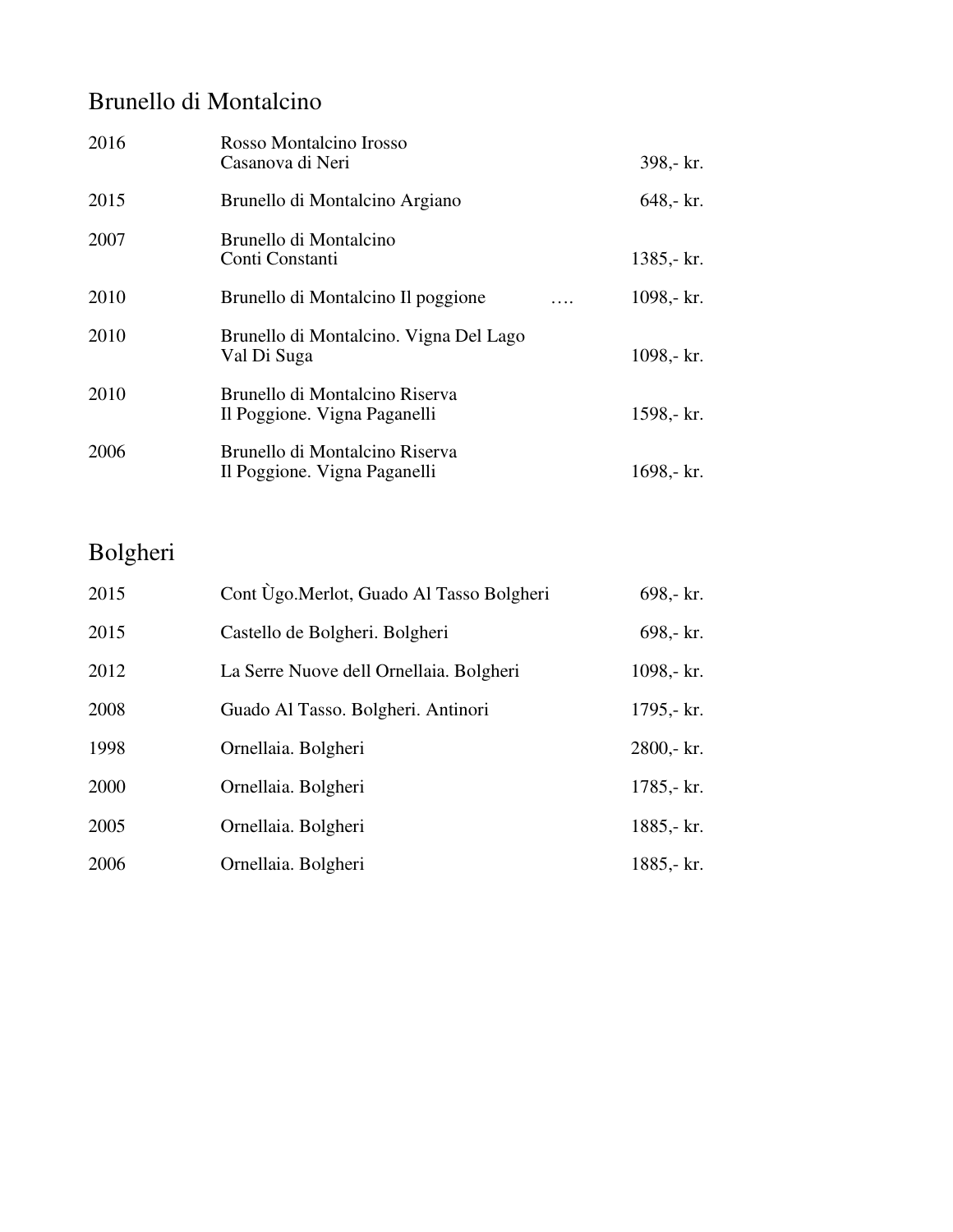## Spanien

| 2016 | <b>PSI</b><br>Ribera del Duero. Peter Sisseck                  | 758,- kr.    |
|------|----------------------------------------------------------------|--------------|
| 2015 | Finca Resalso<br>Ribera del Duero. Emilio Moro                 | $475 - kr$ . |
| 2012 | Pesquera. Crianza.<br>Ribera del Duero.                        | 498,- kr.    |
| 2004 | Eméritus<br>Marques De Grinon. Dominio de Valdepusa            | 998,- kr.    |
| 2006 | Roda 1. Reserva.<br>Bodegas Roda. Rioja                        | $875 - kr$ . |
| 1989 | Grand Coronas. Grand Reserva.<br>Torres. Mas La Plana. Penedés | 895,- kr.    |
| 1990 | Grand Coronas. Grand Reserva.<br>Torres. Mas La Plana. Penedés | 895,- kr.    |
| 2001 | Cirsion.<br>Bodegas Roda. Rioja                                | 2500,- kr.   |
| 2008 | Clos Mogador.<br>René Barbier. Priorat                         | 1095,- $kr.$ |
| 2009 | Clos Mogador.<br>René Barbier. Priorat                         | 1095,- $kr.$ |
| 2008 | Clos Erasmus.<br>René Barbier/Daphne Glorian. Priorat          | 3495,- kr.   |
|      | Bodegas Vega Sicilia - Ribera del Duero                        |              |
| 2009 | Macan. Rioja<br>Vega Sicilia & Rothshild                       | 1195,- $kr.$ |
| 2009 | Macan. Rioja Clásico.<br>Vega Sicilia & Rothshild              | $950 - kr.$  |
| 2015 | Alion. Vega Sicilia<br>Ribera del Duero                        | 1195,- kr.   |
| 2015 | Valbuena. No 5 Vega Sicilia<br>Ribera del Duero                | 1595,- kr.   |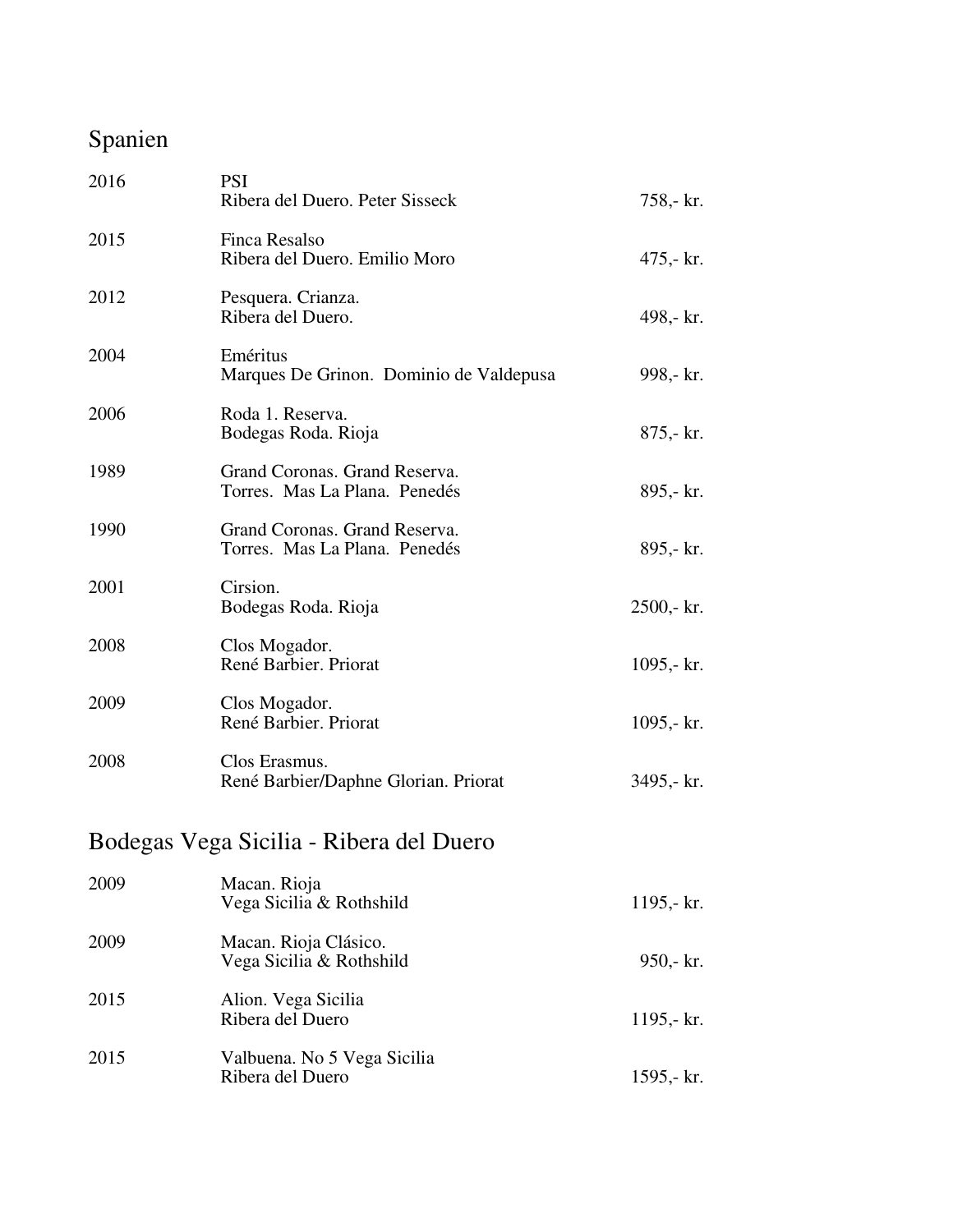| 2006 | Unico. Vega Sicilia<br>Ribera del Duero                | 3998,- kr.     |
|------|--------------------------------------------------------|----------------|
| 1985 | Unico. Magnum 2/1 fl. Vega Sicilia<br>Ribera del Duero | $8000 - k r$ . |

# Østrig

| 2008 | Zweigelt Heinrich. Burgenland | 438,- $kr.$ |
|------|-------------------------------|-------------|
|      |                               |             |

# Argentina

| 2012 | Malbec. Catena Zapata Mendoza               | 399,- kr.    |
|------|---------------------------------------------|--------------|
| 2012 | Catena Alta. Cabernet Sauvignon Mendoza     | 795,- kr.    |
| 1996 | Catena Alta. Malbec. Lunlunta Mendoza       | 1295,- $kr.$ |
| 2007 | Malbec. Colomé Grand Reserva                | 689,- kr.    |
| 1997 | Catena Zapata Cabernet Sauvignon<br>Mendoza | 2495,- kr.   |
| 1999 | Catena Zapata Cabernet Sauvignon<br>Mendoza | $2195 - kr.$ |
| 2000 | Catena Zapata Cabernet Sauvignon<br>Mendoza | 2195,- kr.   |
| 2001 | Catena Zapata Cabernet Sauvignon<br>Mendoza | 2295,- kr.   |
| 2009 | Catena Zapata Malbec Argentino<br>Mendoza   | 1995,- kr.   |
| 2010 | Catena Zapata Malbec Argentino<br>Mendoza   | 1995,- $kr.$ |
| 2011 | Catena Zapata Malbec Argentino<br>Mendoza   | 1995,- kr.   |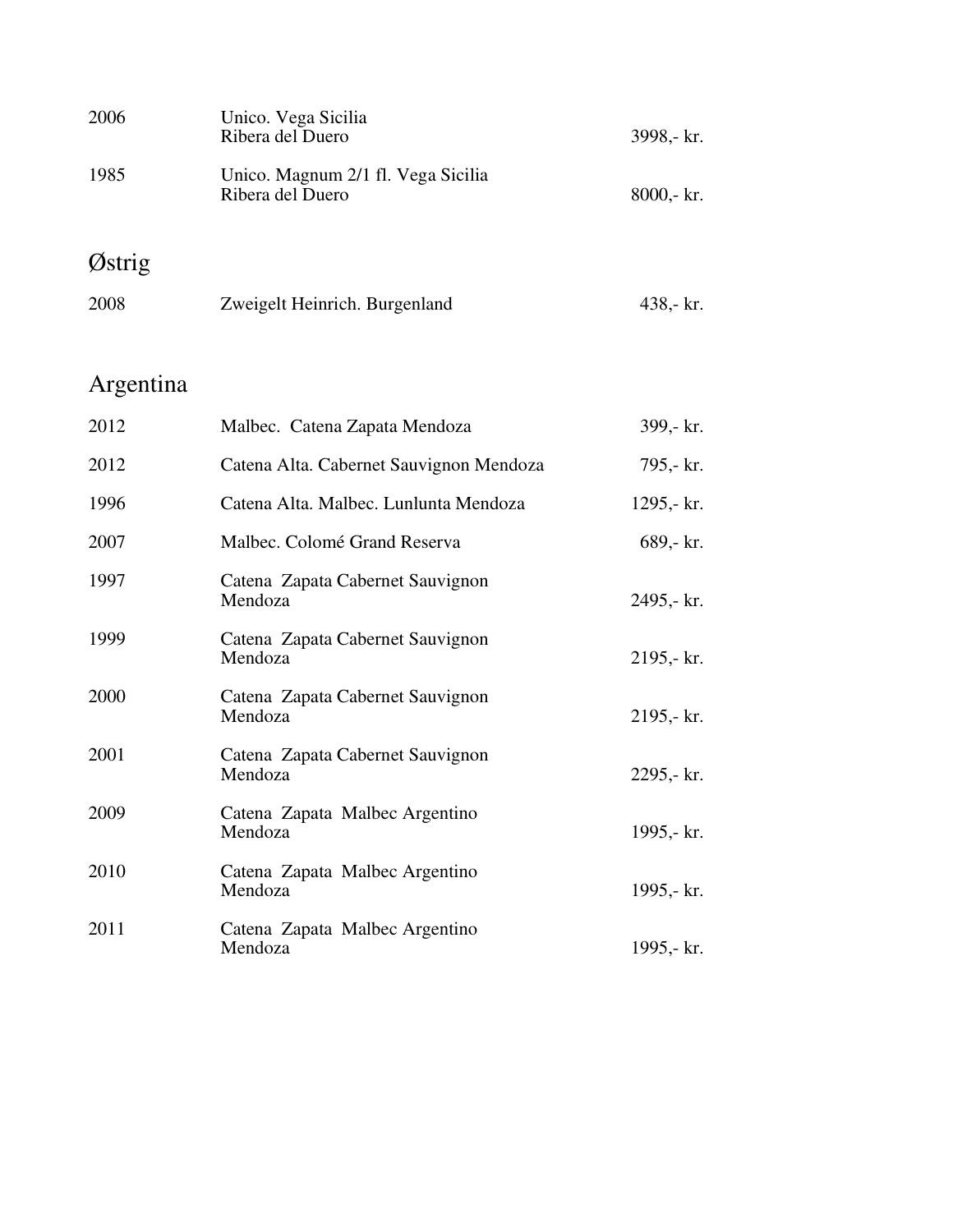| <b>USA</b> |                                                                                   |                |
|------------|-----------------------------------------------------------------------------------|----------------|
| 2016       | Chateau St Michelle. Cabernet Sauvignon<br>Indian wells Columbia Valley           | 595,- kr.      |
| 2009       | Syrah. Ramey. Sonoma Coast                                                        | 795,- kr.      |
| 2005       | Frederich.<br>Spring Vallay Vineyard<br><b>Washington State</b>                   | 1095,- $kr.$   |
| 2008       | Kamen. Cabernet Sauvignon Sonoma Valley                                           | 1195,- $kr.$   |
| 2016       | Pinot Noir. The Upper Terrace.<br>Ribbon Ridge<br>Beaux Frères. Willamette Valley | 1995,- kr.     |
| 2002       | Omaggio.<br>Seghessio. Sonoma County                                              | 1195,- $kr.$   |
| 2009       | Cabernet Sauvignon. Howell Mountain<br>La Jota Vineyard Napa Valley               | 1295,- $kr.$   |
| 2001       | Beringer. Private Reserve Napa Valley                                             | 1590,- $kr.$   |
| 2004       | <b>Stags Leap Cask 23</b><br>Napa Valley                                          | 2900,- kr.     |
| 2007       | Labels. Sine Qua None California                                                  | 3800,- kr.     |
| 2003       | Melbury Bond. Oakville Napa Valley                                                | $3500 - k r$ . |
| 1999       | Harlan Estate. Napa Valley                                                        | 8500,- kr.     |
| 2015       | Continuum. Timm Mondavi<br>Sage Mountain Vineyard Napa Valley.                    | 3900,- kr.     |
| 2016       | Continuum. Timm Mondavi<br>Sage Mountain Vineyard Napa Valley                     | 3900,- kr.     |
| 1991       | Dominus Napa Valley                                                               | 2995,- kr.     |
| 1994       | Dominus Napa Valley                                                               | 2995,- kr.     |
| 1997       | Dominus Napa Valley                                                               | 2395,- kr.     |
| 1998       | Dominus Napa Valley                                                               | 2395,- kr.     |
| 2003       | Dominus Napa Valley                                                               | 2595,- kr.     |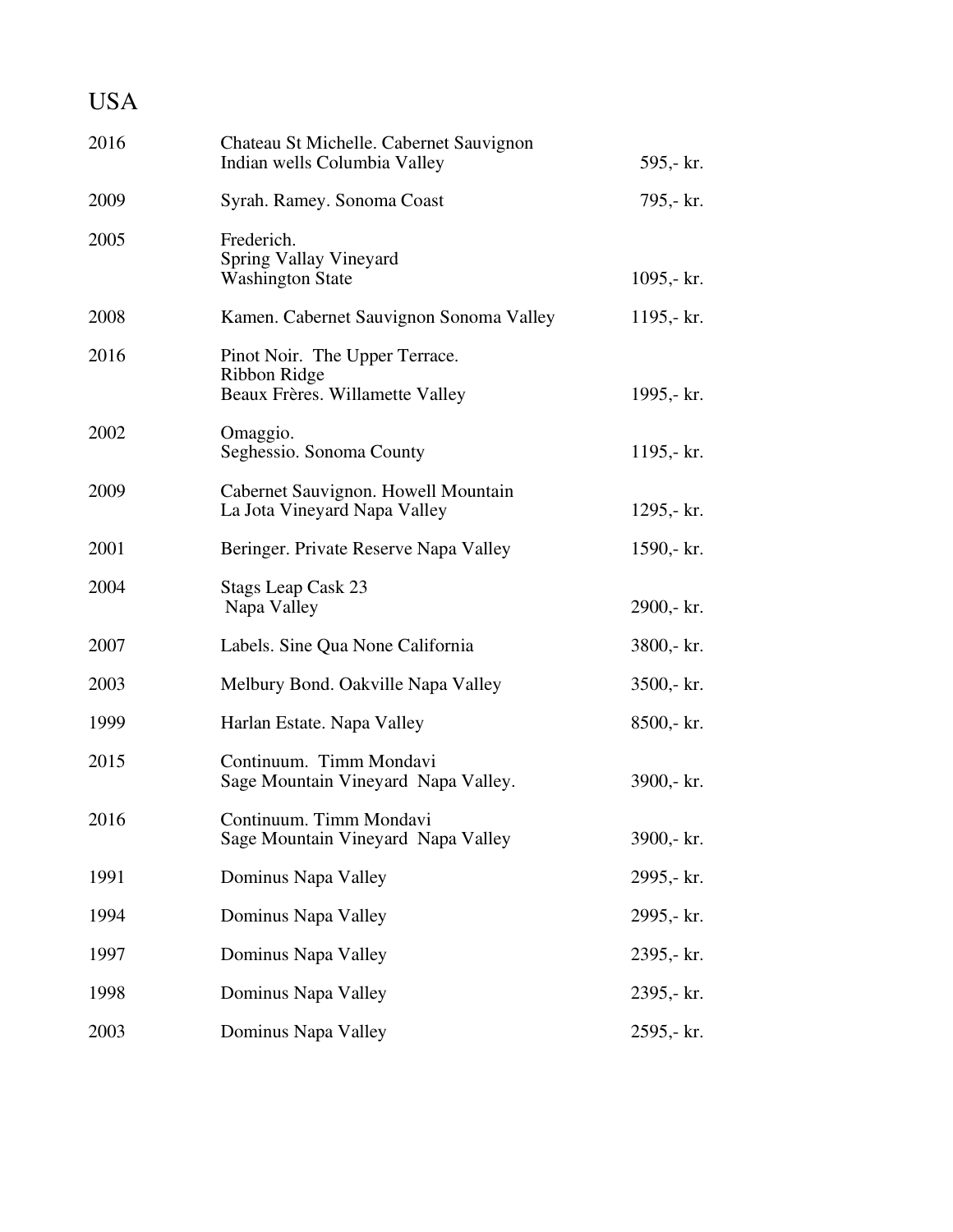### New Zealand

| 2016  | Palliser Vineyard<br>Pinot noir. Martinborough                           | 558,- kr.    |
|-------|--------------------------------------------------------------------------|--------------|
| 1999  | Stonyridge. Larose. Cabernets<br>Waiheke Island                          | $1150 - kr.$ |
| 2001  | Stonyridge. Larose. Cabernets<br>Waiheke Island                          | 1150,- $kr.$ |
| 2012  | Pinot noir. Home Block<br>Martinborough Vineyard.                        | $695 - kr.$  |
| 2011  | Burn Cottage. Pinot noir<br>Central Otago                                | $1250 - kr.$ |
| 2016  | Pinot noir. Moutere<br>Neudorf Vineyard. Nelson                          | 1395,- kr.   |
| Chile |                                                                          |              |
| 2009  | Cabernet Sauvignon single vineyard<br>Viu Manent San Carlos. Calchagua   | 468,- $kr.$  |
| 2010  | El Incidente. Carmenere<br>Viu Manent. Calchagua                         | 595,- kr.    |
| 2013  | Pinot Noir. Grand Reserva.<br>Casas Del Bosque. Casablanca Valley        | $475 - kr$ . |
| 2014  | Pinot Noir. Pequenas Producciones<br>Casas Del Bosque. Casablanca Valley | $695 - kr.$  |
| 2007  | Clos Apalta<br>Lapostolle. Calchagua                                     | 1195,- $kr.$ |
| 2007  | Chadwick.<br>Valle del Maipo. Eduardo Chadwick                           | 1495,- kr.   |
| 1999  | Chadwick.<br>Valle del Maipo. Eduardo Chadwick.                          | 1695,- $kr.$ |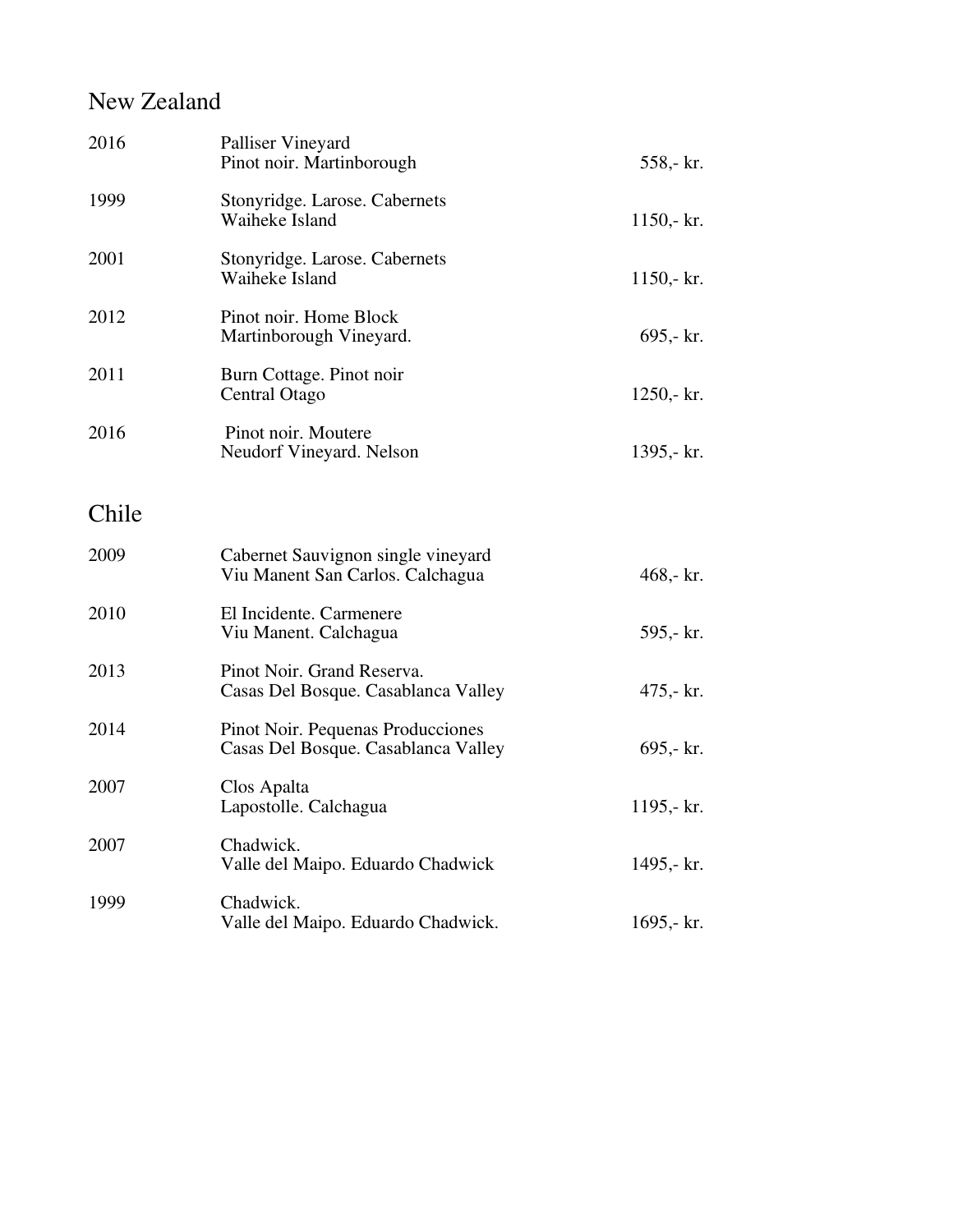### Australien

| 2014    | <b>Command Shiraz</b><br>Eldorton. Barossa Valley                      | 698,- kr.       |
|---------|------------------------------------------------------------------------|-----------------|
| 2007/06 | Eclipse Noon Winery McLaren Vale                                       | $1.525 - kr.$   |
| 2005    | Eclipse Noon Winery McLaren Vale                                       | $1.585 - kr.$   |
| 2004    | Eclipse Noon Winery McLaren Vale                                       | 1.685,- $kr.$   |
| 2001    | Eclipse Noon Winery McLaren Vale                                       | $1.695 - kT$ .  |
| 2013    | Shiraz. Fifteen. (1915) 1022 fl produceret<br>Eldorton. Barossa Valley | 1.995,- $kr.$   |
| 2002    | Torbreck. The Factor Barossa Valley                                    | $2.100 - k r$ . |
| 2001    | Clarendon Hills Astralis Vineyards Shiraz                              | 2.958,- kr.     |
| 1999    | Torbreck. Runrig Barossa Valley                                        | $2.800 - kr.$   |
| 1996    | Grange Shiraz Penfolds. South Australia                                | $3.800 - k r$ . |

# Henschke - Keyneton – South Australia

| 1998 | Henschke Cyrel Cabernet Sauvignon. Eden Valley | 1.428,- $kr.$   |
|------|------------------------------------------------|-----------------|
| 1999 | Henschke Mount Edelstone Eden Valley. Shiraz   | $1.450 - kr.$   |
| 1997 | Henschke Mount Edelstone Eden Valley. Shiraz   | $1.198 - kr.$   |
| 1996 | Henschke Mount Edelstone Eden Valley. Shiraz   | $1.388 - kr.$   |
| 1997 | Henschke. Hill of Grace Eden Valley. Shiraz    | $3.800 - k r$ . |

## Sydafrika

| 2014 | Rustenberg John X Merriman<br>Stellenbosch | 598.- kr. |
|------|--------------------------------------------|-----------|
| 2017 | Rustenberg Peter Barlow<br>Stellenbosch    | 898, kr.  |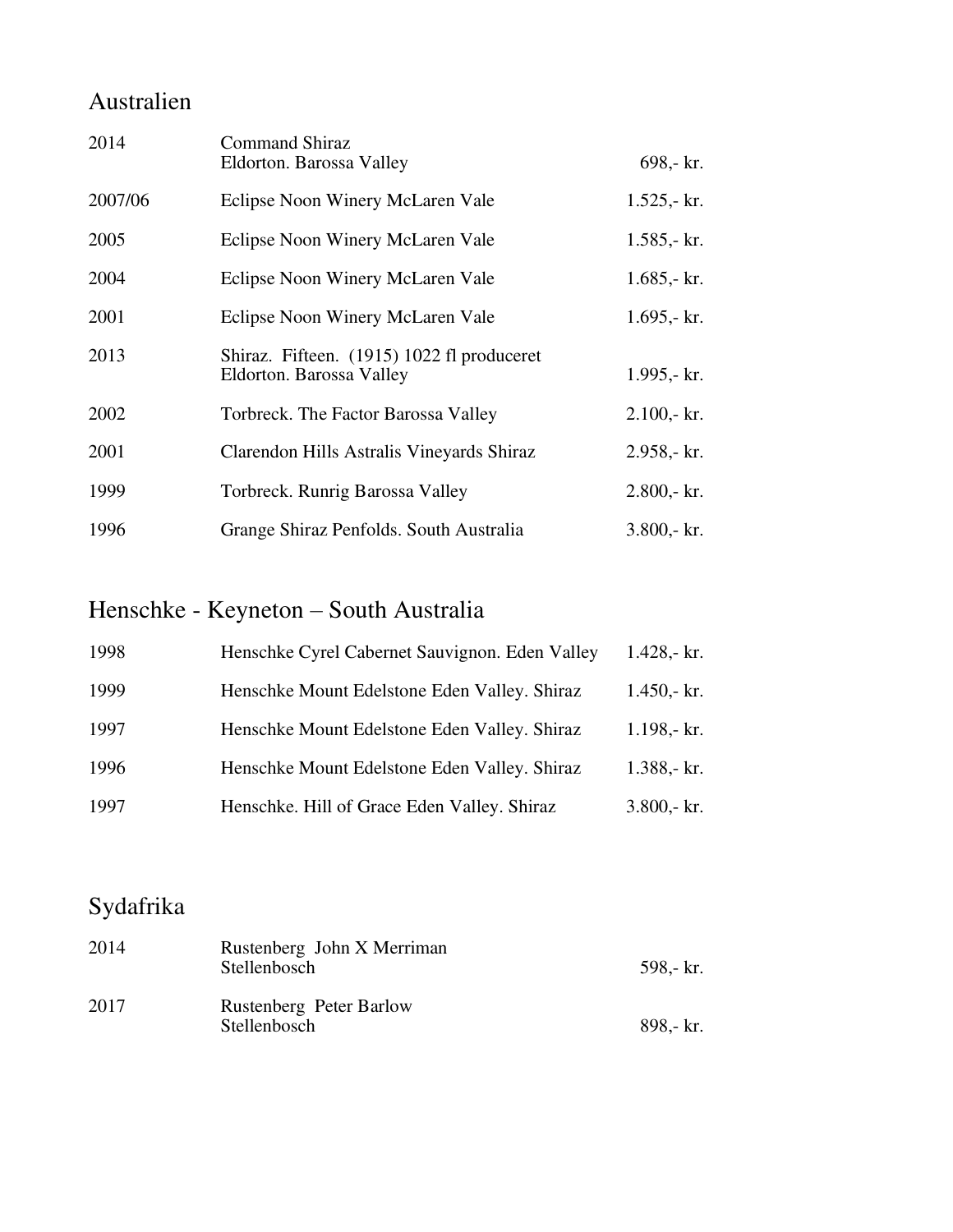### Røde vine - Halvflasker

| 2010 | Chateau La Gasparde. Bordeaux             | $225 - kT$ . |  |
|------|-------------------------------------------|--------------|--|
| 2007 | La Croix-Toulifaut. Pomerol               | $395 - kT$ . |  |
| 2014 | Chateau les Castelot St Emilion grand Cru | $395 - kT$ . |  |

### Røde Vine - Store flasker

| 1994 | Chateau Ducru-Beaucaillou<br>2. Cru St. Julien<br>Imperial. 6 ltr.   | $10500 - k r$ . |
|------|----------------------------------------------------------------------|-----------------|
| 1986 | Chateau Brane-Cantenac<br>2. Cru St. Julien Dbmg. 3 ltr.             | $6995 - k$ r.   |
| 2012 | Chateau Vieux Taillefer<br>St. Emilion. Grand Cru Classé Dbmg 3 ltr. | 10995,- $kr.$   |
| 2004 | Runrig Torbreck Vineyard. Barossa Valley 3 ltr.                      | 12800,- kr.     |
| 2005 | Castello di Brolio<br>Chianti Classico. Baron Ricasoli 5 ltr.        | 3995,- kr.      |
| 2001 | Tignanello<br>Antinori Toscana Igt. 6 ltr.                           | 14995,- kr.     |
| 2000 | Chateau de Beaucastel<br>Chateauneuf-du-Pape. Db. magnum 3 ltr.      | $6200 - k r$ .  |
| 2001 | Chateau de Beaucastel<br>Chateauneuf-du-Pape. Db. magnum 3 ltr.      | $6200 - k r$ .  |
| 2006 | Chateau Vieux Telegraphe<br>Chateauneuf-du-Pape. Db. magnum 3 ltr.   | $5900 - k$ r.   |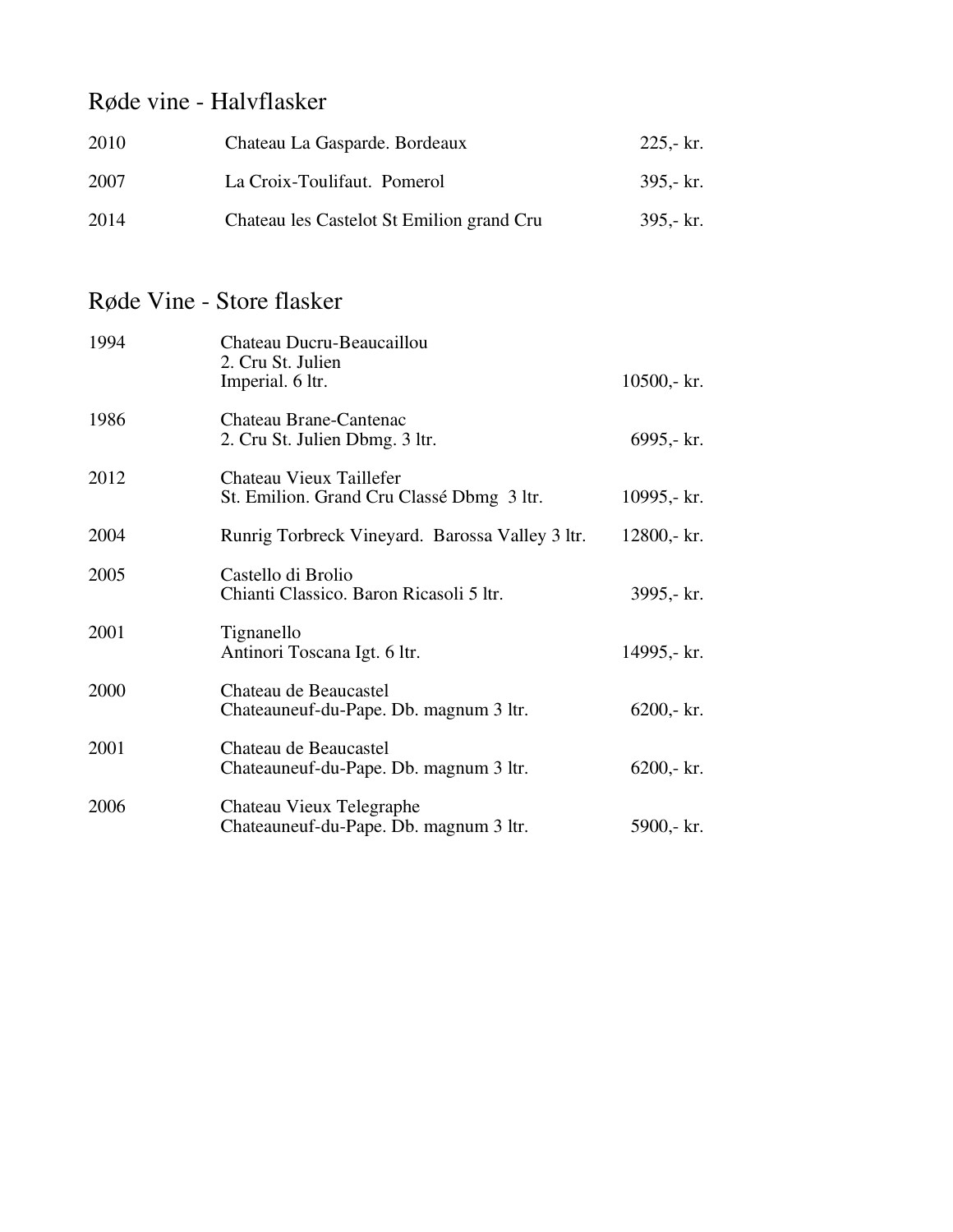### Dessertvine

### Alsace

| 1990            | Gewurztraminer. Vendange Tardive. 500ml<br>Clos st Theobald. Rangen De Thann<br>Grand Cru. Schoffit | 998,- kr.     |
|-----------------|-----------------------------------------------------------------------------------------------------|---------------|
| 1989            | Pinot gris. Selection de grains nobles. $\frac{1}{2}$ fl.<br>Trimbach. Ribeauville                  | $698 - kr.$   |
| 1989            | Gewurztraminer.<br>Selection de grains nobles<br>Hugel. Riquewihr                                   | $1.250 - kr.$ |
| <b>Tyskland</b> |                                                                                                     |               |
| 1994            | Riesling Eiswein. 1/2 fl. Scholss Vollrads Rheingau                                                 | 1598,- kr.    |
| Italien         | Moscato d'Asti. Piemonte                                                                            | $345 - kr.$   |
| Spanien         |                                                                                                     |               |
| 1961            | Pedro Ximenez. Sherry.                                                                              | 1998,- kr.    |
| 1946            | Pedro Ximenez. Sherry.                                                                              | 2598,- kr.    |
| New Zealand     |                                                                                                     |               |
| 2002            | Alwyn. Noble Riesling $\frac{1}{2}$ fl. Ngatarawa Wines                                             | 590,- kr.     |
|                 |                                                                                                     |               |
| Sydafrika       |                                                                                                     |               |
| 2010            | Vin de Constance Klein Constantia.                                                                  | 798,- kr.     |
| 2018            | Straw Wine Rustenberg. Stellenbosch                                                                 | 398,- kr.     |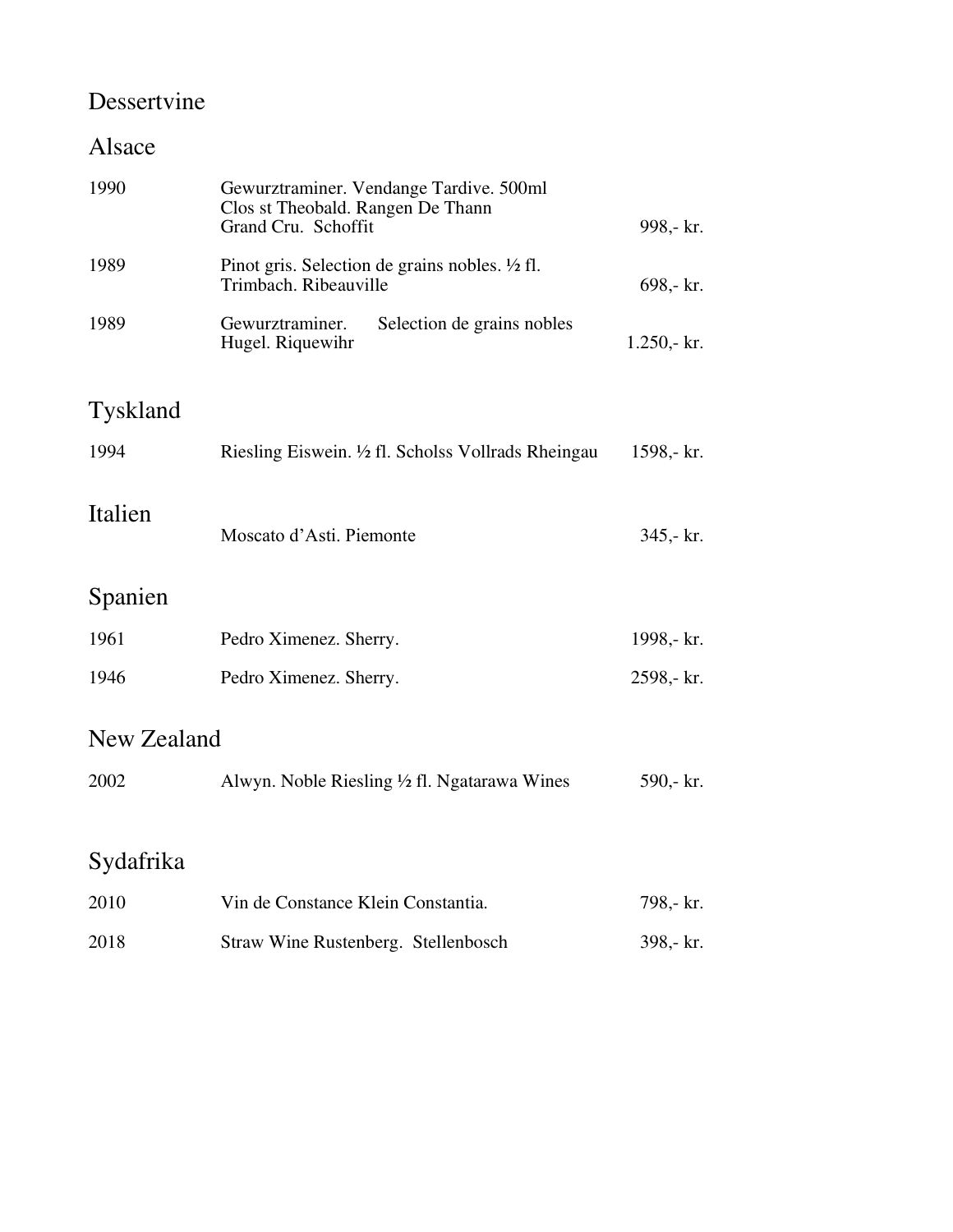### Sauternes/Barsac

| 1998 | Chateau Raymond-Lafond. Sauternes                | 998,- kr.     |
|------|--------------------------------------------------|---------------|
| 1990 | Chateau PiadaBarsac.Magnum. 1.5ltr.              | $1.750 - kr.$ |
| 1998 | Chateau Rieussec. ½ fl.1'er Cru Classé Sauternes | $648 - kr.$   |
| 1998 | Chateau Rieussec. 1'er Cru Classé Sauternes      | $1300 - kr.$  |
| 1990 | Chateau Caillou 2. Cru Classé Sauternes          | 989,- kr.     |
| 1986 | Chateau Climens 1'er Cru Classé Sauternes        | $1.895 - kr.$ |
| 1967 | Chateau Caillou 2. Cru Classé Sauternes          | 1.995,- $kr.$ |
| 1962 | <b>Chateau Gilette Sauternes</b>                 | 1995,- kr.    |

#### Sauternes

| 1975 | Chateau d'Yquem Premiers Grand Cru Classé                       | $5.500 - k$ r.  |
|------|-----------------------------------------------------------------|-----------------|
| 1980 | Chateau d'Yquem Premiers Grand Cru Classé                       | $3.400 - k r$ . |
| 1981 | Chateau d'Yquem Premiers Grand Cru Classé                       | $3.550 - kr.$   |
| 1982 | Chateau d'Yquem Premiers Grand Cru Classé                       | $3.600 - k r$ . |
| 1986 | Chateau d'Yquem Premiers Grand Cru Classé                       | $3.600 - k r$ . |
| 1990 | Chateau d'Yquem. $\frac{1}{2}$ fl.<br>Premiers Grand Cru Classé | $2.500 - kr.$   |
| 1998 | Chateau d'Yquem. $\frac{1}{2}$ fl.<br>Premiers Grand Cru Classé | $1.700 - k r$ . |
| 1991 | Chateau d'Yquem Premiers Grand Cru Classé                       | $3.200 - k r$ . |
| 1994 | Chateau d'Yquem Premiers Grand Cru Classé                       | $3.200 - k r$ . |
| 1999 | Chateau d'Yquem Premiers Grand Cru Classé                       | $3.500 - k r$ . |
| 1999 | Chateau d'Yquem. $\frac{1}{2}$ fl.<br>Premiers Grand Cru Classé | $1.800 - k r$ . |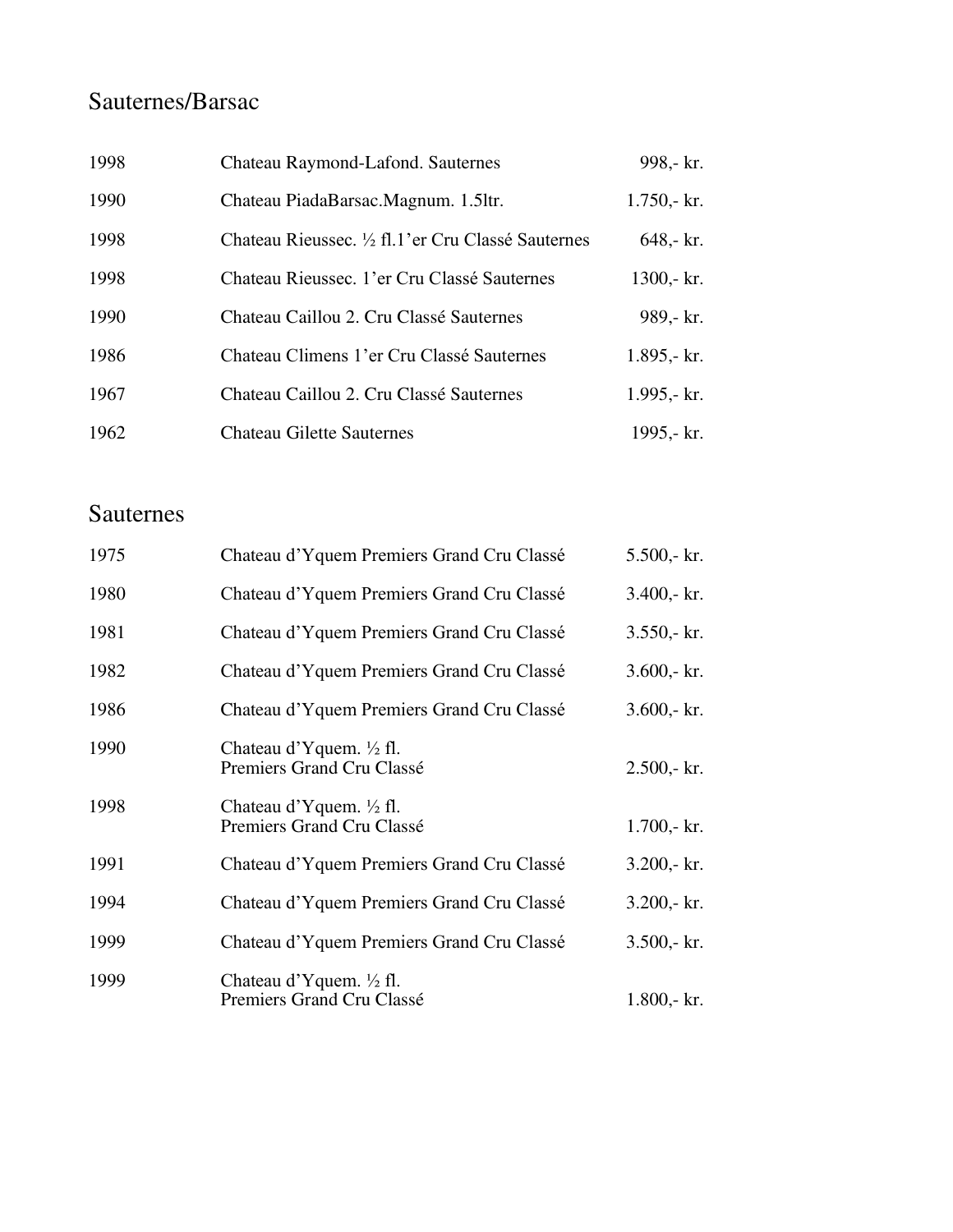## Vintage portvin

| 1924 | Ramos Pinto                  | 5495,- kr.    |
|------|------------------------------|---------------|
| 1963 | Dow's                        | 3495,- kr.    |
| 1977 | Fonseca                      | $3.500 - kr.$ |
| 1977 | Dow's                        | $1.995 - kr.$ |
| 1980 | Taylor's                     | 1995,- kr.    |
| 1983 | Grahams                      | 1950,- kr.    |
| 1983 | Cockburns                    | 1990,- kr.    |
| 1985 | Grahams                      | $2500 - kr.$  |
| 1985 | Cockburns                    | 1850,- kr.    |
| 1985 | Fonseca                      | 2250,- kr.    |
| 1988 | Quinta Vargellas.Taylor's    | 1698,- kr.    |
| 1992 | Fonseca                      | $2550 - kr.$  |
| 1994 | Rozez                        | $1450 - k.$   |
| 1994 | <b>Burmester</b>             | $1550 - kr.$  |
| 1994 | Fonseca                      | 2450,- kr.    |
| 1994 | Taylor's                     | 2450,- kr.    |
| 1994 | Dow's                        | $1850 - kr.$  |
| 1994 | Ramos Pinto Quinta Ervamoira | 1495,- kr.    |
| 1995 | Fonseca Guimaraens           | 1458,- kr.    |
| 1995 | Quinta Vargellas. Taylor's   | 1598,- kr.    |
| 1997 | Fonseca                      | $2100 - kr.$  |
| 1998 | Quinta Vargellas. Taylor's   | 1598,- kr.    |
| 2000 | Ramos Pinto                  | $1650 - kr.$  |
| 2000 | Could - CamBell              | 1695,- $kr.$  |
| 2000 | Rozez                        | 795,- kr.     |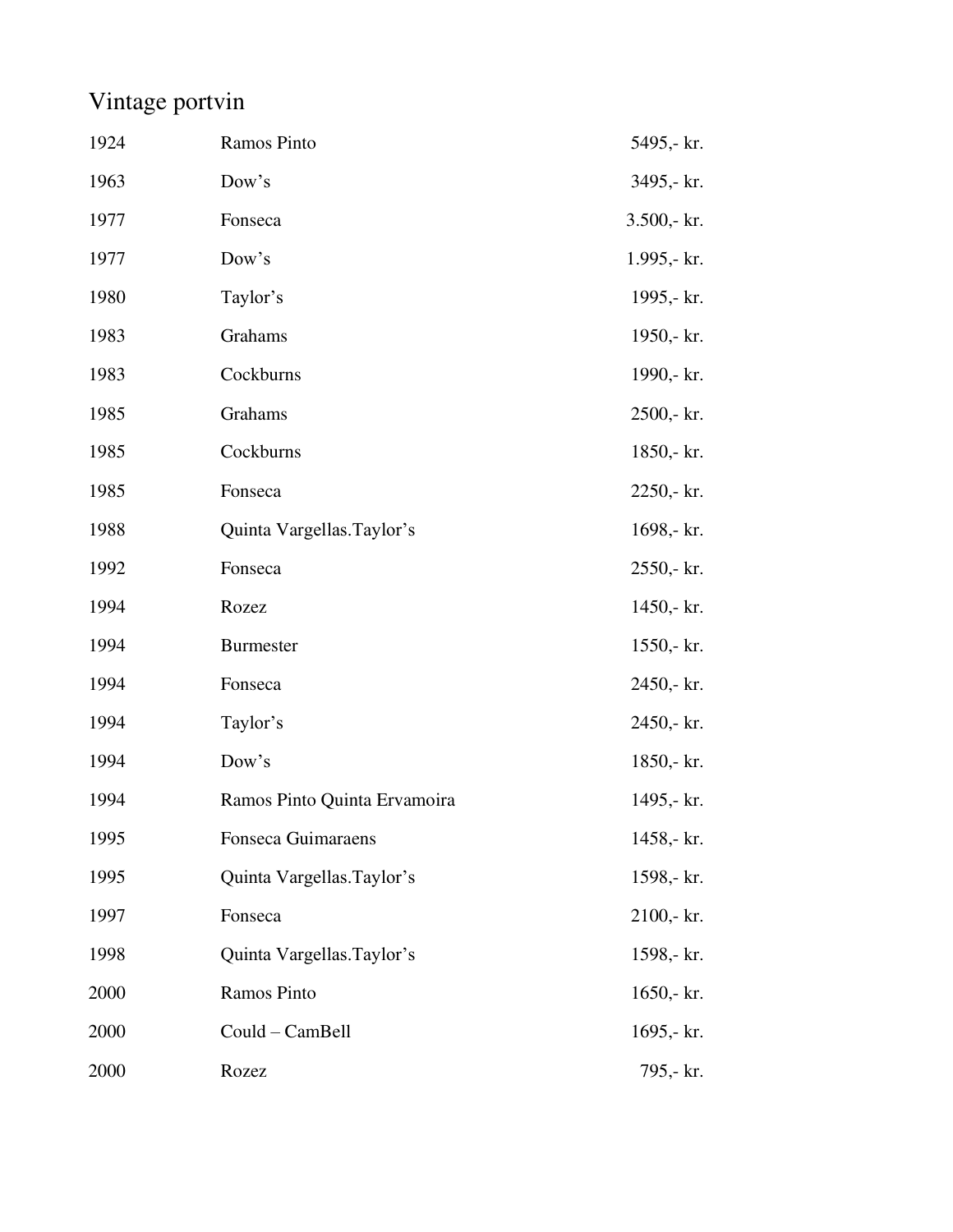| 2000 | Fonseca                   | $2250 - kr.$        |
|------|---------------------------|---------------------|
| 2003 | Cockburns                 | $1850 - kr.$        |
| 2003 | Tayler's                  | $2250 - kr.$        |
| 2003 | Burmeister                | $750 - \text{kr}$ . |
| 2003 | Quinta de Pego            | 890,- kr.           |
| 2005 | Quinta Vargellas.Taylor's | 1498,- kr.          |

## Vintage Portvin 1/2 fls

| 1996 | Tayler, s Quinta De Vargellas | $895 - kT$ . |
|------|-------------------------------|--------------|
| 2008 | Rozez                         | $458 - kr.$  |
| 2000 | Grahams                       | $1200 - kr.$ |
| 2011 | <b>Grahams</b>                | 1090,- $kr.$ |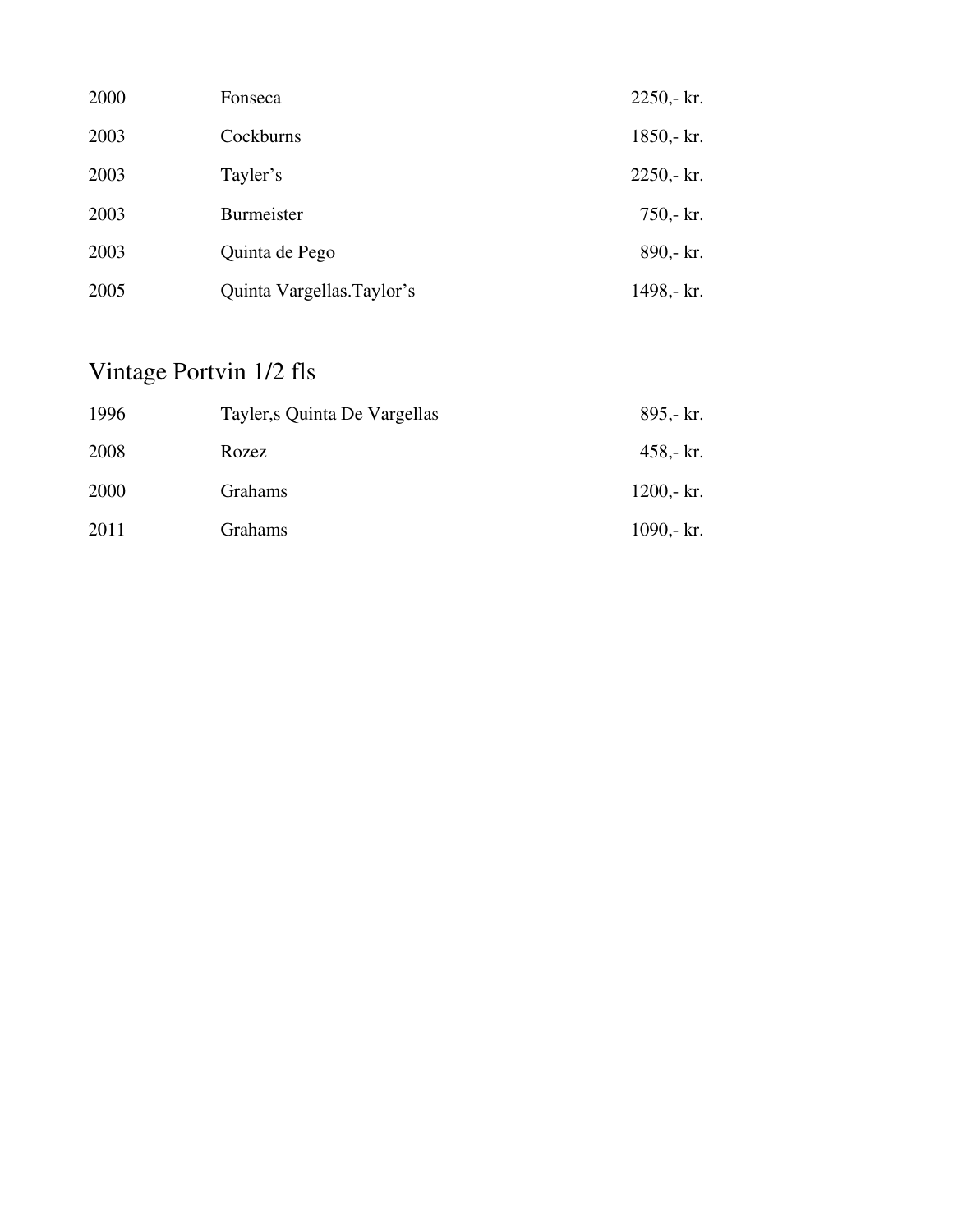### Hvidvin

| 2016 | Riesling<br><b>Trimbach Alsace</b>                                    | 398,- kr.    |
|------|-----------------------------------------------------------------------|--------------|
| 2016 | Pinot Gris Reserve<br>Trimbach Alsace                                 | 485,- $kr.$  |
| 2016 | Bourgogne Chardonnay<br>Vincent & Sophie Morey                        | $638 - kr.$  |
| 2015 | Chablis. Billaud Simon                                                | $525 - kr.$  |
| 2019 | Sancerre<br>Pascal Jolivet                                            | 489,- kr.    |
|      | Sauvignon Blanc. Ried Sernauberg<br>Sattlerhof. Gamlitz Südsteiermark | $475 - kr$ . |
| 2017 | Sauvignon Blanc<br>Dollfly River New Zealand                          | $355 - kr.$  |

### Rødvin

| 2016 | Rosso Montalcino Irosso<br>Casanova di Neri                             | 398,- kr.   |
|------|-------------------------------------------------------------------------|-------------|
| 2015 | Le Difese. Toscana IGT.<br>Tenute San Guido. Bolgheri                   | $485 - kr.$ |
| 2013 | Les Allées De Cantemerle<br>Haut Medoc                                  | 495,- $kr.$ |
| 2010 | Chateau Le Gabachot. Pomerol                                            | 798,- kr.   |
| 2015 | Valpolicella superiore.<br>Pieropan. Ruberpan                           | $558 - kr.$ |
| 2016 | Chateau St Michelle. Cabernet Sauvignon<br>Indian wells Columbia Valley | $595 - kr.$ |
| 2015 | Brunello di Montalcino. Argiano                                         | $648 - kr.$ |

#### Dessertvin

Moscato d'Asti. Piemonte 345,- kr.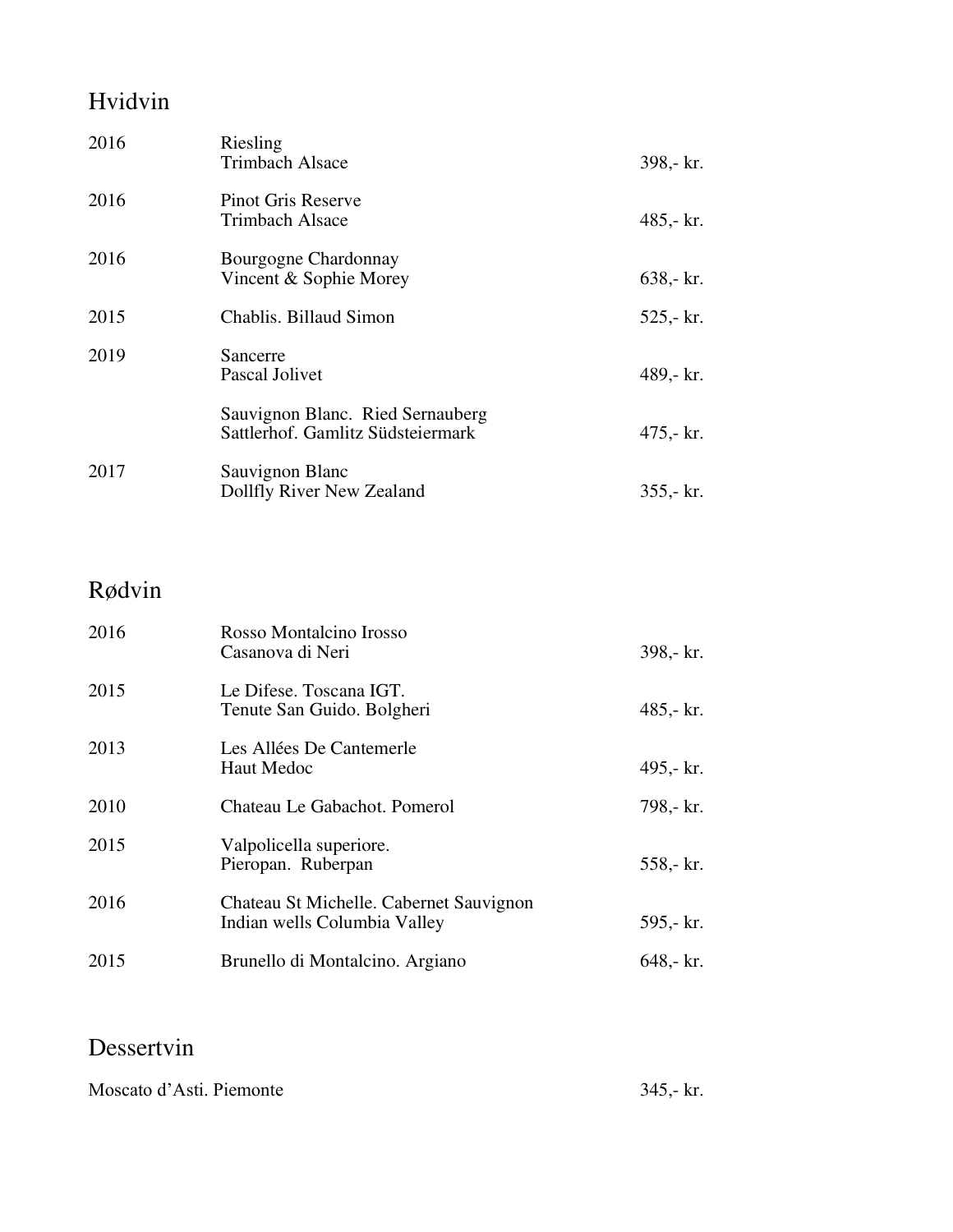## Whisky

| Macallan,                                                         | $125 - kr.$         |
|-------------------------------------------------------------------|---------------------|
| Oban, Single malt, 14 years old                                   | $65 - kr$ .         |
| Dalwhinnie, Single highland malt, 15 years old                    | $65 - kr$ .         |
| Laphroaig, Single malt, 10 years old                              | $50 - \text{kr}$ .  |
| Glenfarclas, Single highland malt, 12 years old                   | 48,- kr.            |
| Lagavulin, Single Islay malt, 16 years old                        | $65 - kr.$          |
| Famous Grouse, Vintage 1992 malt                                  | 48,- kr.            |
| <b>Blended whisky</b>                                             |                     |
| Famous Grouse, Gold reserve, 12 years old                         | 45,- kr.            |
| Likøre                                                            |                     |
| Cointreau                                                         | 40,- $kr.$          |
| Grand Marnier Cuvée Centenaire                                    | 98,- kr.            |
| <b>Baileys</b>                                                    | 40,- $kr.$          |
| Poire au Cognac                                                   | $45,-\mathrm{kr}$ . |
| Rom                                                               |                     |
| Matusalem, Grand reserve, 15 solera Blender                       | 75,- kr.            |
| Marc                                                              |                     |
| Marc d'Alsace Gewürztraminer. Leon Beyer                          | 55,- kr.            |
| Eau de vie, de Marc d'Auguitaine de Mouton Rotschild              | 185,- $kr.$         |
| Dansk Druebrændevin Skærsøgaard. Dons<br>Leon Millot Rondo Orion. | 45,- kr.            |